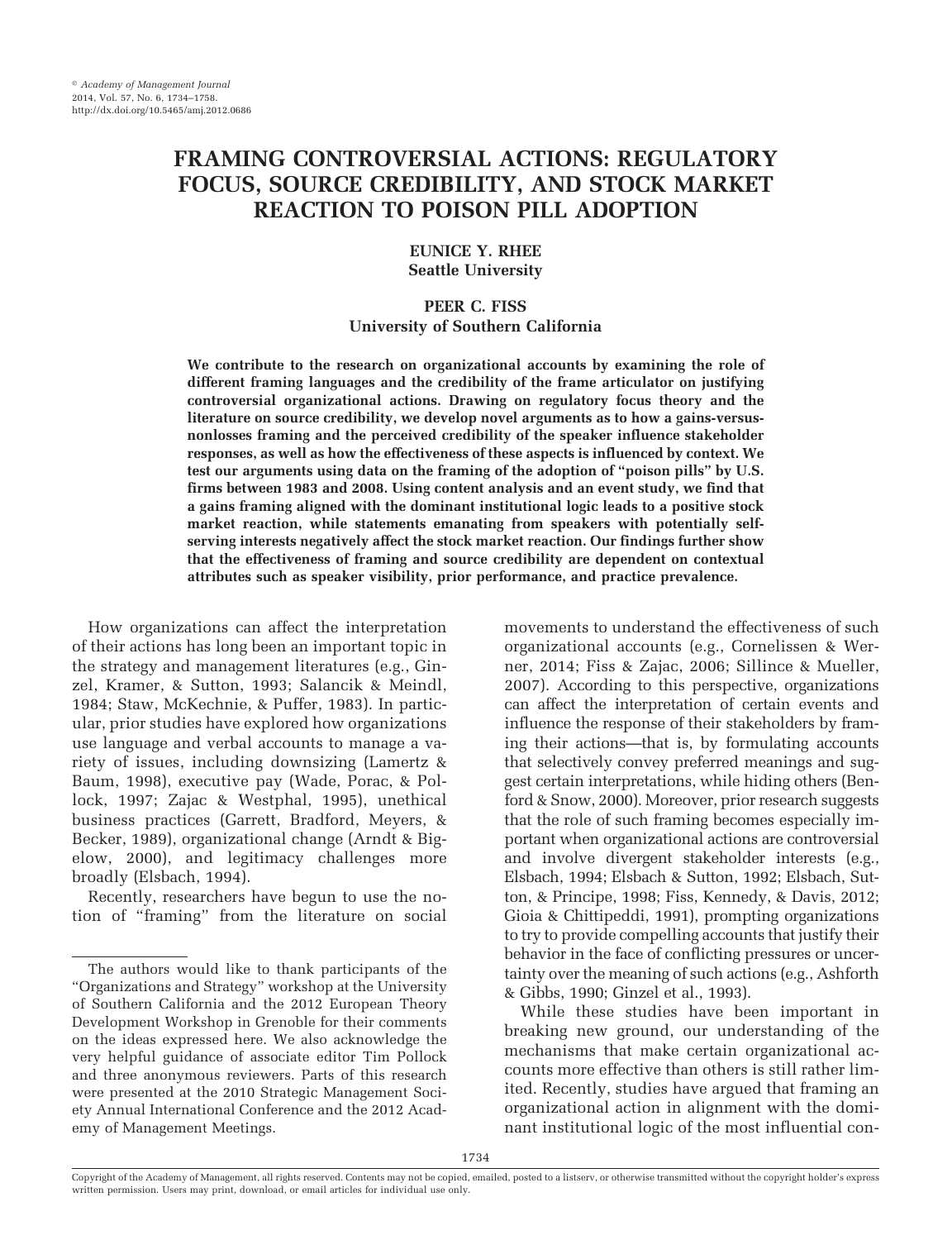stituents—that is, referring to the cultural meaning systems that shape the cognitions and behavior of actors (Friedland & Alford, 1991; Lounsbury, 2007; Thornton & Ocasio, 2008)—will lead to a favorable evaluation (e.g., Fiss & Zajac, 2006). While these insights point to the importance of aligning an organizational action with the dominant logic, we still know little about how such an alignment is actually achieved. Frequently, organizations have multiple ways of framing their actions in alignment with the dominant logic, suggesting that there is a need for a stronger theoretical framework as to how this is best accomplished. Such challenges appear particularly significant in the context of a controversial practice the meaning of which is uncertain and which could potentially be aligned with either a dominant logic or opposing arguments (e.g., Fiss et al., 2012).

In this study, we begin to address this issue by taking a more fine-grained approach to understanding the effectiveness of organizational accounts by examining different framing languages. To develop our arguments, we go beyond the current sociological arguments about frame alignment by incorporating social psychology research. Specifically, we draw on regulatory focus theory to explore how frames that are focused on *gains* or *nonlosses* affect the effectiveness of organizational accounts. Furthermore, we expand the focus beyond the content of framing to include also the identity of the frame articulator. In particular, we draw on the literature on persuasion effectiveness—notably on the role of source credibility—to examine how the credibility of the frame articulator influences the target audience's perception and evaluation. Finally, we also examine how the context in which organizational accounts are offered influences the effectiveness of both the frame content and the source credibility. In combination, our arguments advance the literature on framing and sensegiving by showing that it matters *how* the justification of a controversial practice is framed, *by whom* this framing is provided, and *in what context* the organizational accounts are offered.

Empirically, we test our arguments using data on the framing of the adoption of shareholder rights plans, also known as "poison pills," a controversial takeover defense mechanism that has widely diffused among U.S. firms since the early 1980s (Davis, 1991; Davis & Greve, 1997). Poison pills have been controversial since their inception because while management, lawyers, and legislators have generally been in their favor, investors in particular

have been concerned about the potential of an agency problem (Coates, 2000). With such conflicting accounts regarding the meaning of poison pill adoption, evidence on the stock market reaction to such events has also been mixed, suggesting a need to consider additional factors. In particular, prior studies have so far not taken into account that firms regularly offer a rationale for poison pill adoption that may affect investors' interpretation of the event. As such, our study also contributes to the literature on poison pill adoption by using content analysis and event study to examine how the presence of different framing languages in adoption announcements affects the stock market reaction. In particular, we examine how a framing in terms of shareholder value enhancement, reflecting a focus on gains, positively influences stock market reaction. We also examine the role of another framing attribute—source credibility—and how its effect is enhanced by the visibility of the associated frame articulator. Finally, we show how two contextual factors further influence the effectiveness of these framing attributes—namely, the organizational context in which the practice is adopted and the prevalence of the practice itself. Taken together, our study thus contributes to the growing literature on the social construction of financial markets in showing how sensegiving plays a significant role in affecting how investors interpret information in financial markets.

# **EMPIRICAL CONTEXT: THE ADOPTION OF POISON PILLS**

Our study focuses on the adoption of shareholder rights plans, also known as "poison pills," a corporate governance practice that was first introduced in the early 1980s as a protective device to prevent unwanted tender-based hostile takeovers (Davis, 1991). Poison pills are adopted by the board of directors and commonly issued as a dividend to shareholders of common stock that is triggered when a potential acquirer accumulates a specified percentage of a target firm's outstanding shares. The pill makes it difficult for the potential acquirer to complete a hostile takeover, since it substantially increases the amount that the potential acquirer needs to pay. Figure 1 presents the adoption trend from 1983 to 2008. It indicates two main waves of pill adoption—the first lasting from 1985 to 1990, the second from about 1995 to 2001—a pattern that broadly follows the overall merger and aquisition (M&A) activity in the United States.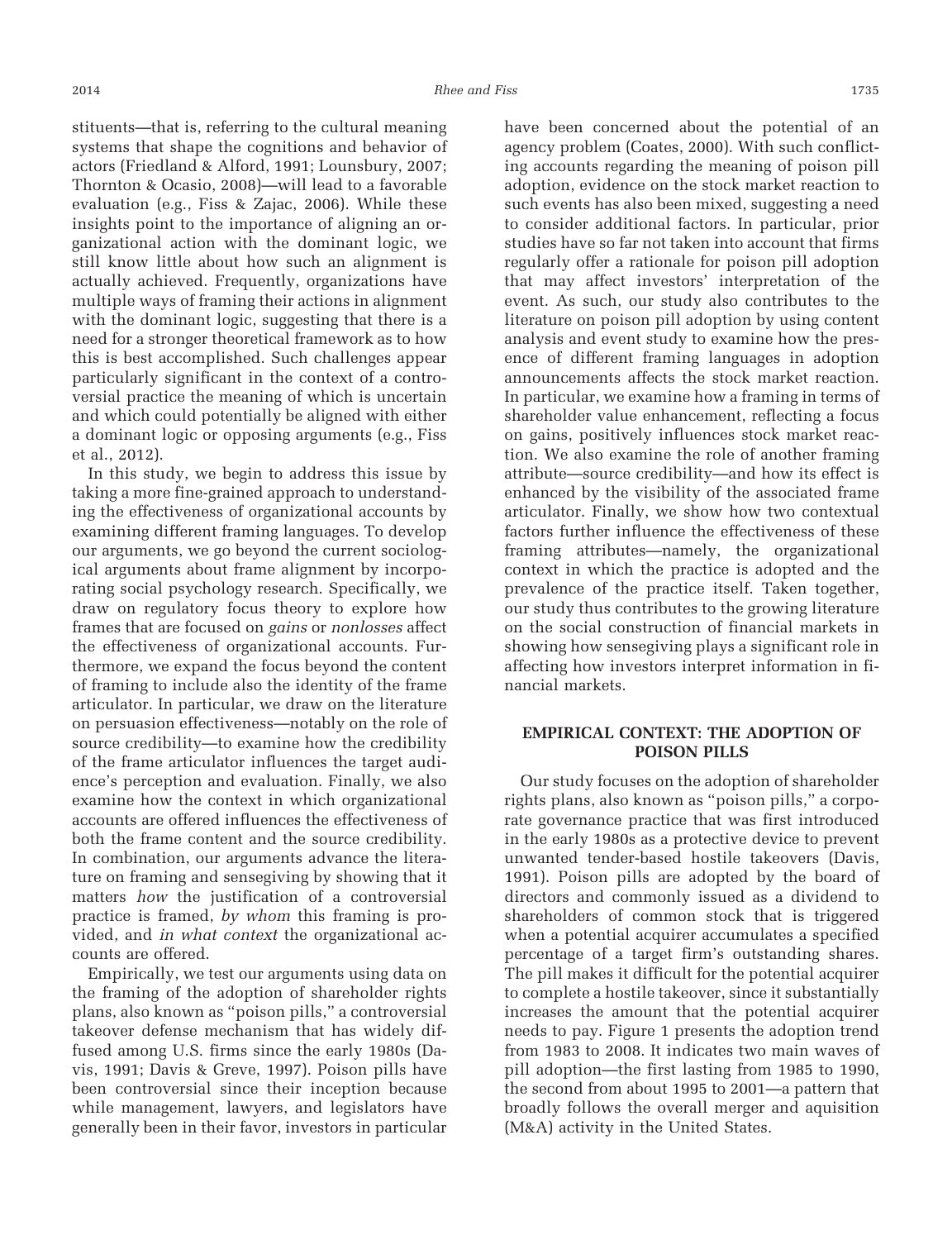

**FIGURE 1 Trends in Poison Pill Adoption, 1984 –2008a**

There are several reasons why the adoption of poison pills and the subsequent stock market reaction offer an appropriate setting in which to study the effectiveness of organizational accounts. First, poison pills represent a controversial practice in need of justification. In fact, since their inception, poison pills have generated considerable debate over their benefits to shareholders—a debate that continues to the present day even though the Delaware Supreme Court upheld the poison pill in the mid-1980s and thus "the legality of the poison pill is well-established" (Velasco, 2001: 403). The main issue in this debate has been whether the adoption of a poison pill enhances or destroys shareholder value. According to the shareholder interest hypothesis, the adoption of antitakeover practices such as poison pills will be beneficial to shareholders by creating long-term contracts for the management and by providing managerial power to negotiate better deals for shareholders (e.g., Grossman & Hart, 1980; Scherer, 1988; Stein, 1988). In contrast, the managerial entrenchment hypothesis holds that antitakeover practices will entrench inefficient managers in underperforming firms, thus leading to the destruction of shareholder value (e.g., Manne, 1965; Walkling & Long, 1984). The contested nature of poison pills and the need for firms to justify their adoption provide a useful context in which to examine the effectiveness of different framing languages.

Second, mixed empirical evidence regarding stock market reactions to poison pill adoptions calls for consideration of additional explanatory factors. For example, several studies based on samples from the early to mid-1980s have shown a small negative stock market reaction to the adoption of a poison pill (Mahoney & Mahoney, 1993; Mahoney, Sundaramurthy, & Mahoney, 1996; Malatesta & Walkling, 1988; Ryngaert, 1988). However, other studies have found either no statistically significant results (Brickley, Coles, & Terry, 1994; Datta & Iskandar-Datta, 1996; Davidson, Pilger, & Szakmary, 2004) or have shown a significantly positive reaction (e.g., Caton & Goh, 2008). The mixed evidence on the stock market reaction to poison pill adoptions thus affirms the need for a novel approach to understand additional factors that may influence the stock market reaction to the adoption of a poison pill.

Third, prior studies have not considered that adoption announcements also contain the firm's rationale for its adoption decision, arguing instead (based on the efficient market hypothesis) that value in financial markets immediately reflects new information available in the market because investors interpret such information in the same way (Fama, 1970). However, accounts provided in the announcements can play an important role in influencing how the value of an organizational action is determined in the stock market (Pollock & Rindova, 2003). This notion is also acknowledged by Coates (2000: 298), who observes that the existence of many plausible adoption motives makes sensegiving by organizations an important factor:

An adopting firm . . . may affirmatively announce anything it wants when it adopts or proposes a defense. Inferences drawn by the market will be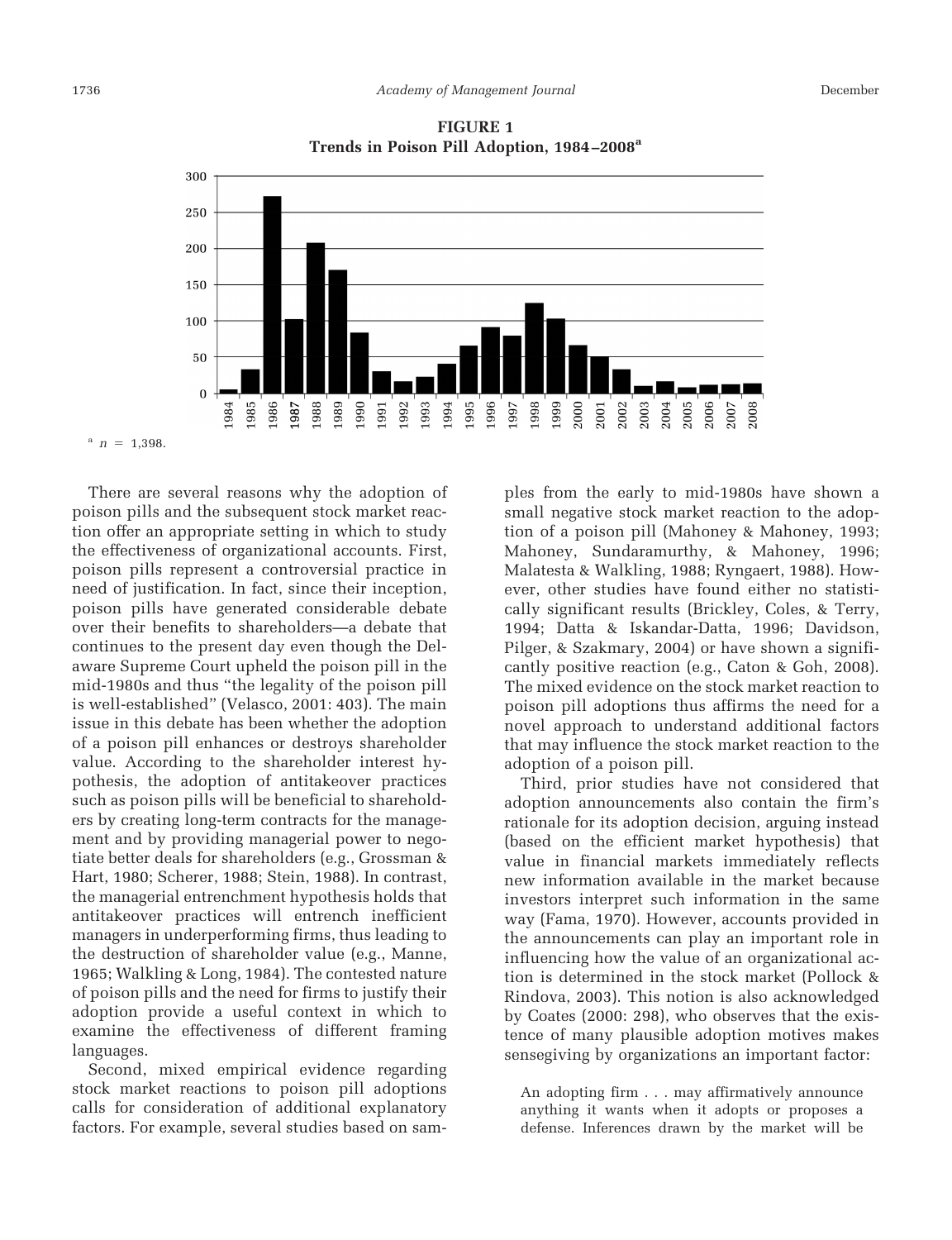Such a statement departs from the efficient market hypothesis to acknowledge that investor reactions, "[al]though 'efficient' in terms of speed, may be seriously inaccurate and biased" (Schijven & Hitt, 2012: 1248). Our approach here is thus in line with a sociological perspective on financial markets, which suggests that the stock market is influenced by the social context in which information is interpreted (e.g., Zajac & Westphal, 2004). In this study, we further contribute to work on how the interpretation of information influences valuation in financial markets.

#### **THEORETICAL BACKGROUND**

### **Organizational Accounts and Framing**

Accounts play a prominent role in our understanding of how organizations aim to influence the perception of key stakeholders (e.g., Elsbach, 1994; Garrett et al., 1989; Lamertz & Baum, 1998). We follow Scott and Lyman (1968: 46), who define an account as "a linguistic device employed whenever an action is subjected to valuative inquiry" and argue that accounts are especially used to explain "unanticipated or untoward behavior." As such, accounts are usually offered when organizations face situations that may potentially challenge the organization's legitimacy (Elsbach, 1994). In providing these accounts, "every organization has an interest in seeing its definition of reality accepted" (Pfeffer, 1981: 26). Thus offering accounts can be understood as a form of sensegiving that influences "the sensemaking and meaning construction of others toward a preferred redefinition of organizational reality" (Gioia & Chittipeddi, 1991: 442).

A particularly prominent form of sensegiving in organizational accounts is framing, which has been studied across a variety of fields in social science, including media studies and communication (e.g., Entman, 1993; Scheufele, 1999; Van Gorp, 2007), public relations (e.g., Hallahan, 1999), political science (Druckman, 2001; Nelson, Oxley, & Clawson, 1997; for a review, see Chong & Druckman, 2007), and sociology (e.g., Benford & Snow, 2000; Gamson, Croteau, Hoynes, & Sasson, 1992; Goffman, 1974; Snow, Rochford, Worden, & Benford, 1986). Despite some differences in the research focus across these fields, frames are commonly understood as "schemata of interpretation" (Goffman,

1974; Snow et al., 1986) that guide attention by selecting and highlighting some aspects of an event to make them more salient—that is, "making a piece of information more noticeable, meaningful, or memorable to audiences" (Entman, 1993: 53) while discouraging other interpretations, thus influencing the audience's perception of the meaning of an event. The study of framing has been particularly prominent in the literature on social movements (e.g., Polletta & Ho, 2006; Snow & Benford, 1992), and a growing number of studies in management have drawn on this sociologically informed concept of framing.<sup>1</sup> For instance, Wade et al. (1997) examined how compensation committees framed compensation practices by using different justification languages depending on the specific characteristics of the organization. Similarly, Fiss and Zajac (2006) studied how certain organizational characteristics influence frame choice in justifying strategic change, while Sillince and Mueller (2007) examined the reframing of responsibility accounts in the context of strategy making.

#### **Determinants of Framing Effectiveness**

While prior studies have established framing as a key aspect of organizational accounts, important questions still remain regarding why some framing languages are more effective than others in influencing the audience's perception. In response, a few studies have begun to use framing as an independent variable. For instance, Westphal and Graebner (2010) found that the use of language concerning the board's independence by a chief executive officer (CEO) can result in favorable board appraisal by security analysts, while Fiss and Zajac (2006) showed that framing strategic change as aligned with a dominant institutional logic elicited a more positive reaction. Although these studies have made important inroads, the actual processes of how organizational accounts become effective are still poorly understood. It is here that our current study aims to develop a more detailed understanding of which framing languages are effective under what conditions.

<sup>&</sup>lt;sup>1</sup> While the use of language has been the most commonly examined aspect of framing, it is by no means the only one. The timing and location of an action, for instance, are frequently just as important for conveying meaning and thus also merit further attention by organizational scholars.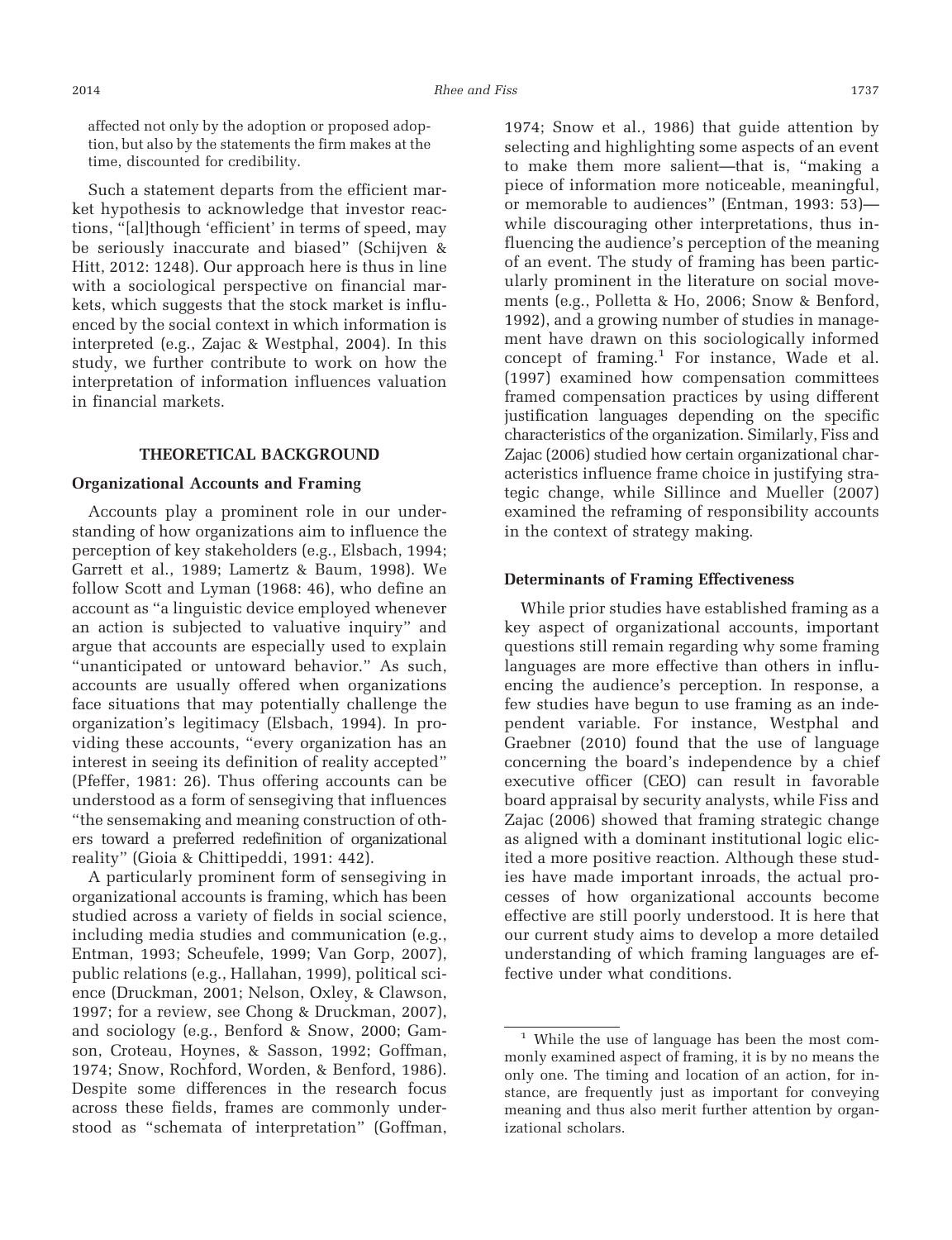Most prior research on framing effectiveness points toward an isomorphic relationship between frame content and audience expectations—that is, the fit between the content of the frame and the audience's expectations within the overall meaning system or ideology (e.g., Babb, 1996; Benford & Snow, 2000). This notion of the alignment of frames with societal meaning systems appears appealing, yet such a notion is also based on a "referential model of language as a neutral bearer of meanings between an addresser and addressee" (Steinberg, 1998: 850), in which meaning is taken to be relatively stable and unproblematic. This assumption seems problematic, because cultural meaning systems tend to be multivocal, fractured, and ambiguous (Friedland & Alford, 1991). Instead, it seems more likely that successful alignment resulting in framing effectiveness will happen not at the level of the overall meaning systems or "culture out there" (Benford & Snow, 2000: 622), but at the level of the specific event being matched to a particular set of expectations and assumptions. This issue would appear to be particularly salient in situations in which organizational actions are potentially ambiguous, such as with the adoption of a controversial practice that involves active contestation and conflicting rationales (e.g., Fiss & Zajac, 2004; Lounsbury, 2007). In such situations, framing may not only involve avoiding an opposing narrative, but also crafting an account that better aligns the practice with the dominant institutional logic. This suggests a need for an intermediate approach that goes beyond the current perspective of alignment with overall meaning systems, focusing instead on a more fine-grained understanding of how framing effectiveness is achieved when a specific event and the audience's expectation are matched.

#### **DEVELOPMENT OF HYPOTHESES**

#### **Framing Effectiveness and Regulatory Focus**

In order to advance our current understanding of framing effectiveness, we follow prior studies that have called for an examination of the cognitive processes underlying the process of meaning making (e.g., George, Chattopadhyay, Sitkin, & Barden, 2006; Kennedy & Fiss, 2009) by connecting sociological arguments on framing to current work in social psychology. In particular, we draw on recent work on regulatory focus theory (e.g., ) to understand different ways in which frames can be crafted

so that they are better aligned with the dominant institutional logic.

Regulatory focus theory (Crowe & Higgins, 1997; Higgins, 1997, 1998) suggests that human behavior is fundamentally driven by dispositionally or situationally determined sensitivities to gains or losses. Building on the idea of self-regulation—the notion that actors adjust their behavior in relation to both desired and undesired end-states—regulatory focus theory discerns two fundamental motivational orientations in which people pursue a goal: a *promotion* focus, which is concerned with advancement, growth, and accomplishment, and involves sensitivity to positive outcomes; and a *prevention* focus, which is concerned with security, safety, and responsibility, and involves sensitivity to negative outcomes (Crowe & Higgins, 1997). According to the theory, some individuals are more concerned with the presence or absence of positive outcomes (promotion focus) when pursuing a goal, and are motivated to ensure the presence of gains and the absence of nongains. In contrast, others are more concerned with the presence or absence of negative outcomes (prevention focus), and are motivated to ensure the presence of nonlosses and the absence of losses.

Particularly relevant to our current study, recent research has shown that an individual's regulatory focus can be situationally induced by the context or specific stimuli such as framing—that is, by communicating a promotion focus on gains or nongains, or a prevention focus on losses or nonlosses. Framing an outcome in terms of gains or nongains activates a promotion focus, whereas framing an outcome in terms of losses and nonlosses activates a prevention focus (Shah, Higgins, & Friedman, 1998). As a result, gain-or-nongains framing makes a current goal seem like a maximal goal by emphasizing the gains that stem from successfully achieving a desired end-state, while losses-or-nonlosses framing makes a current goal seem like a minimal goal by emphasizing successfully attaining a desired end-state of the absence of a negative outcome.

Regarding the adoption of a poison pill, the goalframing challenge for firms involves focusing investors' attention on how that adoption is related to shareholder value, which currently presents the dominant institutional logic among U.S. investors (e.g., Lok, 2010; Useem, 1993). In framing the adoption of a poison pill, regulatory focus theory suggests that firms may align their adoption announcement with the notion of shareholder value by conveying that (a) the adoption of a poison pill will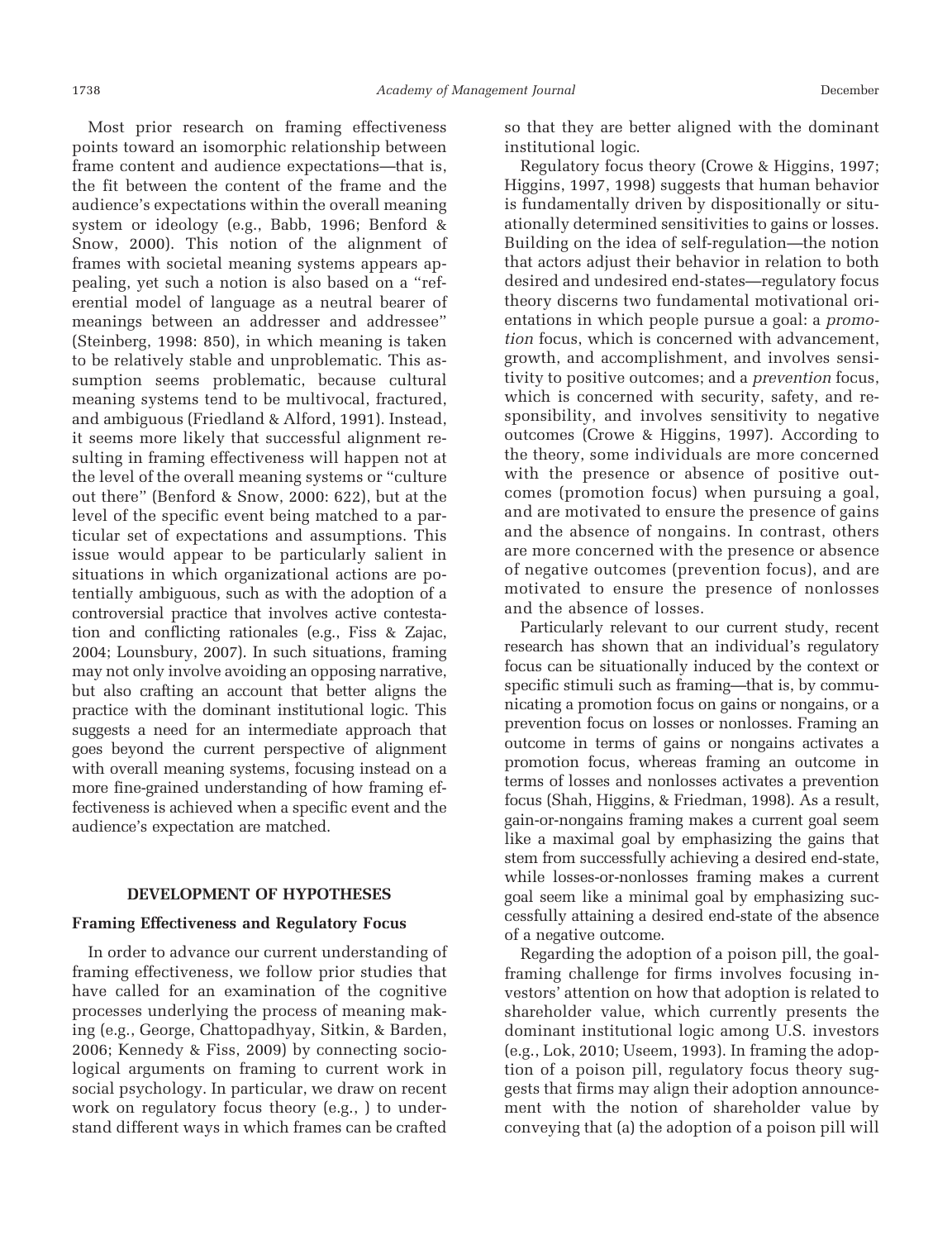increase shareholder value (a focus on *gains*), or that (b) the adoption of the pill ensures the protection of shareholder value (a focus on *nonlosses*). Extending the argument that framing aligned with the dominant institutional logic of shareholder value management results in a favorable perception by investors and a positive stock market reaction in turn (e.g., Fiss & Zajac, 2006; Zajac & Westphal, 2004), we expect firms that employ each of these framings (as opposed to no such framing) to receive a positive market reaction to the announcement of the adoption of a poison pill. Therefore we hypothesize as follows:

*Hypothesis 1a. Announcements of poison pill adoption using a shareholder value enhancement framing will be positively associated with the stock market reaction.*

*Hypothesis 1b. Announcements of poison pill adoption using a shareholder value protection framing will be positively associated with the stock market reaction.*

While both shareholder value enhancement framing and shareholder value protection framing are thus, in principle, aligned with the dominant logic of shareholder value, they differ in their associated goals. Shareholder value *enhancement* framing focuses on gains and implies a maximal goal that a firm aspires to achieve—that is, further increasing shareholder value. On the other hand, shareholder value *protection* framing focuses on nonlosses and reflects a minimal goal, such as protecting the current shareholder value. In testing regulatory focus theory, Liberman, Idson, and Higgins (2005) found that, for positive outcome conditions such as the one relevant here, gains are perceived more strongly than nonlosses. Furthermore, several studies have found that, in positive outcome conditions, using promotion-focused framing is more effective for individual judgment and behavior than using prevention-focused framing, because achieving a maximal goal should be more pleasurable than achieving a minimal goal (Monga & Zhu, 2004; Sacchi & Stanca, 2014). For example, Idson, Liberman, and Higgins (2000) found that when a given scenario is described in terms of either monetary gains or monetary nonlosses, respondents reacted positively to both wordings, but felt more positive about gains than nonlosses. Likewise, Liberman et al. (2005) found a similar pattern of results in which gains were perceived as more

intensely positive than nonlosses when evaluating negotiation fairness.

These arguments and findings carry implications for our understanding of frame alignment with a dominant logic using a promotion and/or prevention focus. Specifically, since the dominant logic of shareholder value implies a positive outcome condition in which investors expect a firm's shareholder value to be enhanced, using a promotionfocused framing should be more effective than using a prevention-focused framing. We would thus expect the positive market reaction to be more intense for shareholder value enhancement framing than for shareholder value protection framing.

*Hypothesis 2. Announcements of poison pill adoption using a shareholder value enhancement framing is more positively associated with the stock market reaction than is using a shareholder protection framing.*

#### **Framing Effectiveness and Source Credibility**

The effectiveness of organizational accounts is not disconnected from source credibility; it matters *who* is speaking. In fact, as early as the 1950s, Hovland and Weiss (1951: 647) concluded that "the effect of an untrustworthy communicator is to interfere with the acceptance of the material." More recently, Druckman (2001) argued that source credibility may be a prerequisite for successful framing and called for study of the limits of framing effects. Likewise, the social movement literature indicates that it is not only the content of a frame, but also the identity of a frame articulator—and especially her or his credibility—that influences frame effectiveness (e.g., Benford, 1993). While prior studies in the impression management theory tradition have focused on the role of a spokesperson in maintaining organizational legitimacy (Elsbach, 1994; Giacalone & Rosenfeld, 1989, 1991), studies on organizational framing have not investigated the role of speaker identity and credibility in affecting audience responses.

In a review of several decades of research on source credibility, Pornpitakpan (2004) has suggested that two factors are commonly identified as the main dimensions of source credibility: expertise and trustworthiness. *Expertise* refers to the extent to which a speaker is perceived to possess knowledge relevant to the issue and is thus capable of making correct assertions, while *trustworthiness* refers to the degree to which audiences believe that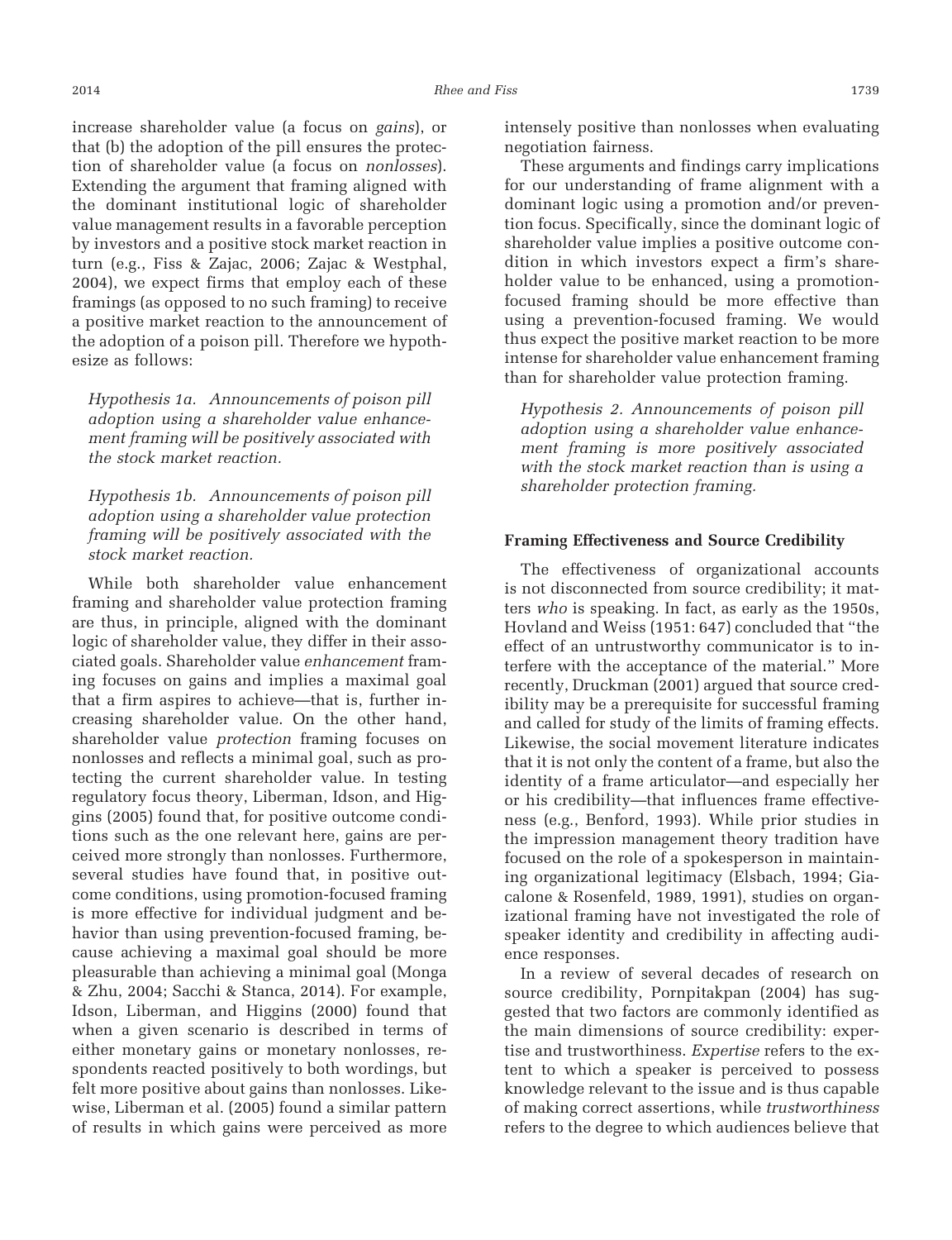the assertions the speaker makes reveal what he or she knows (Lupia, 2000; Pornpitakpan, 2004). For firms adopting a poison pill, there are two kinds of actor in particular who are likely to make statements *and* to have the relevant knowledge regarding the effect of adopting a poison pill: the CEO, as the top executive; and the chair of the board of directors, as the board's representative. Both actors are usually involved in the adoption of a poison pill, and are expected to have the required expertise about its value and effect for their specific company. However, the second aspect of source credibility, trustworthiness, is likely to differ depending on whether the announcement is made by a CEO who is also the chair of the board—that is, a dual CEP/chair. Studies in the corporate governance literature have argued that CEO duality promotes managerial entrenchment from an agency perspective (e.g., Fama & Jensen, 1983) because it reduces the board's monitoring effectiveness (e.g., Kesner & Johnson, 1990; Rechner & Dalton, 1991). In the case of poison pill adoption, CEOs are among the primary beneficiaries of poison pills and thus have a direct interest in their adoption. The presence of an independent board chair can lessen concerns over managerial entrenchment. In contrast, such concerns may be much more severe if the announcement emanates from a CEO who is simultaneously the chair of the board, because the absence of an independent board chair implies no additional controls over potential managerial entrenchment. As prior work has indicated, investors are less likely to believe speakers when they are perceived to have situational incentives (Mercer, 2004; Thayer, 2011). Accordingly, we would expect a more negative market reaction to the adoption of a poison pill when the framing emanates from a dual CEO/chair. Therefore we hypothesize as follows:

# *Hypothesis 3. The framing of a poison pill adoption by a dual CEO/chair will be negatively associated with the stock market reaction.*

While we therefore expect a lack of perceived source credibility to have a negative effect on framing effectiveness, this effect is likely to be influenced by other speaker attributes. For instance, the standing of the speaker in the eyes of the audience is likely to affect credibility and persuasiveness (McGuire, 1985). In particular, we would expect the visibility of a frame articulator to enhance the effect of credibility on framing effectiveness. Prior studies have shown that higher visibility from repeated exposure influences the target audience's

attitude and evaluation toward an object (Hawkins & Hoch, 1992; Zajonc, 1968). For firms, visibility reflects the level of awareness and exposure that a firm receives from its stakeholders, in many cases as reflected in media coverage (Rindova, Petkova, & Kotha, 2007; Rindova, Williamson, Petkova, & Sever, 2005). For instance, Capriotti (2009) has noted that media visibility facilitates accessibility to the information, as well as reduces the level of uncertainty. A similar reasoning also applies to speaker visibility, such as that of CEOs. Prior work in the finance literature has shown that the visibility of CEOs in the media is positively associated with the explicit recognition of the CEO as a top manager by business publications (e.g., Francis, Huang, Rajgopal, & Zang, 2008). Furthermore, visibility has been shown to capture a positive tone of media coverage, as well as reputational gains based on outsider status (Rajgopal, Shevlin, & Zamora, 2006).

Taken together, the visibility of a frame articulator is likely to influence his or her credibility in at least two ways. First, a speaker's visibility acts as a key mediator for credibility (Hawkins & Hoch, 1992)—that is, framing emanating from a more visible speaker is believed to be more credible. As Higgins and Bannister (1992: 30) note, a firm's credibility will be significantly enhanced "if the CEO is highly visible, widely known and can effectively communicate the company's future strategic direction." Second, visibility matters even more when there is a credibility problem, since "media coverage may help remove some uncertainty, bring in more transparency, add credibility, and highlight the viability of future projects" (Nguyen, 2009: 2). In other words, in situations in which audiences have trouble observing an organization's true intentions, visibility will positively affect audiences' expectations by making it easier for them to obtain information about the organization and its action. Accordingly, we would expect a less negative market reaction to the adoption of a poison pill when the framing emanates from a highly visible CEO/chair.

*Hypothesis 4. The visibility of the CEO/chair will weaken the negative effect of framing by the CEO/chair on the stock market reaction.*

# **Moderating Role of Adoption Context**

While we have so far focused on frame content and the credibility of the frame articulator, the effectiveness of framing also depends on the context in which the organizational accounts are offered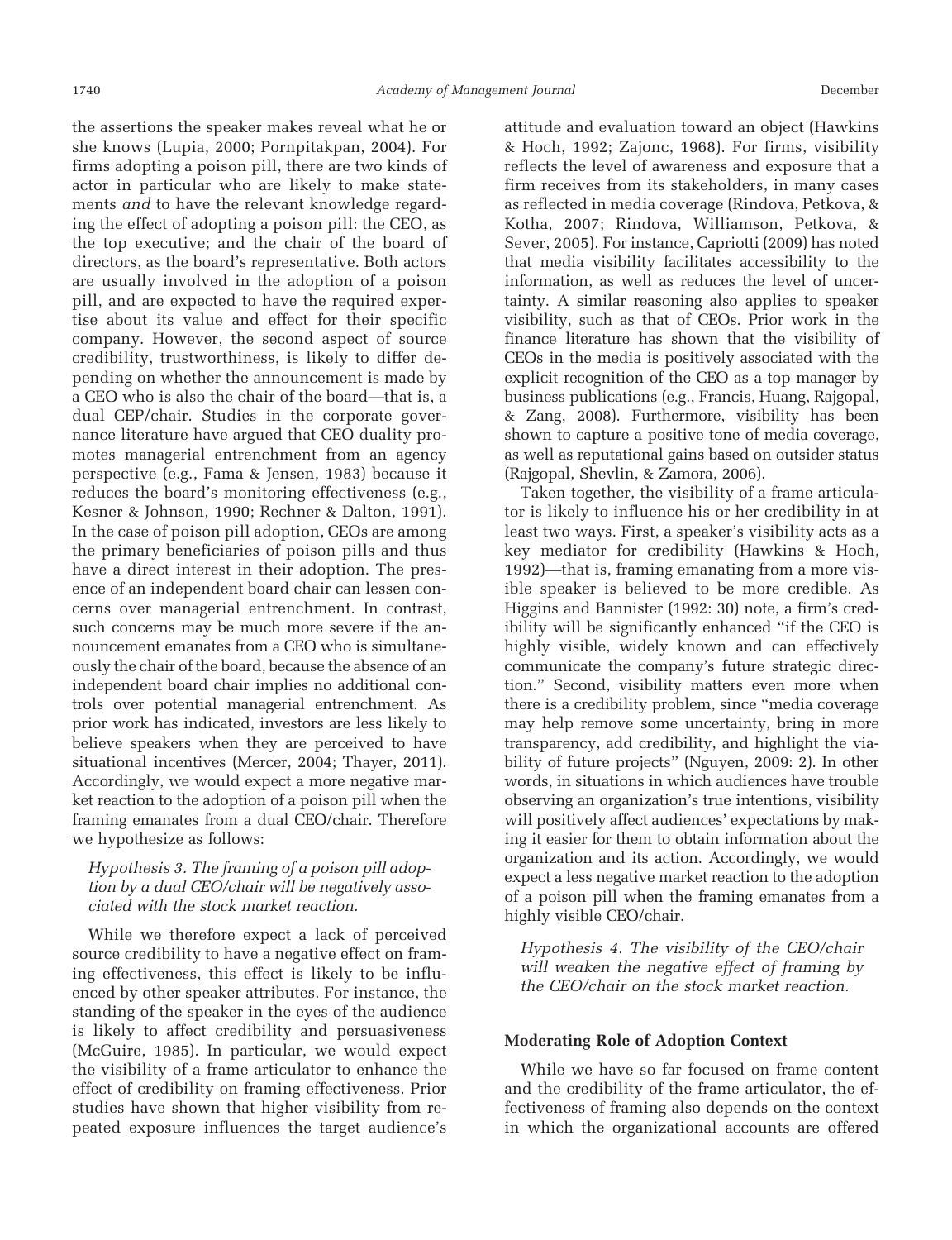and received. As Benford and Snow (2000: 620) suggest, frames become more effective to the extent that they have empirical credibility: "Can the claims be empirically verified? Is there something out there that can be pointed to as evidence of the claim embedded in the framing?" In line with this argument, McCammon, Muse, Newman, and Terrell (2007), studying the political success of the U.S. women's jury movement, found that the broader context in which framing takes place influences the effectiveness of framing. However, this moderating role of context has so far largely been neglected in empirical studies of framing effectiveness, particularly in the management literature. Therefore we now turn to two contextual factors that may further influence the effectiveness of frame content and the credibility of the frame articulator: the audience's perception of the organizational context in which the practice is adopted, and the prevalence of the practice itself.

*Prior firm performance.* Prior research in the behavioral finance literature suggests that investors strongly rely on trends and consistency, such as a firm's prior performance, in forming investment decisions (e.g., Chan, Frankel, & Kothari, 2004; He & Shen, 2010). Contrary to the classical view that a stock's expected returns are determined by its systematic risk, this approach argues that investors tend to extrapolate from evidence of prior performance, particularly recent performance (Barberis, Shleifer, & Vishny, 1998; De Bondt, 1993; He & Shen, 2010). For instance, De Bondt (1993) found from lab experiments that participants shown bull market prices predicted a continued rally in stock prices, while those presented with bear market prices predicted a future drop in stock prices. This work suggests that good prior performance may predispose investors to assume incorrectly a continued high performance, while weak prior performance may lead investors to expect continued weak performance. Such biases are likely to generate both overreaction and underreaction (Hong & Stein, 2002; Thaler, 2005), and may reinforce the effect of other information. For instance, Wade, Porac, Pollock, and Graffin (2006) demonstrated that the effect of CEO certifications on investor reaction is more favorable when prior firm performance has been high and more negative when performance has been low. Building on these insights, it seems likely that prior performance measured by a firm's financial record will affect the effectiveness of organizational accounts. For example, Siegel and Brockner (2005) found that external claimed handicaps (a form of anticipatory accounts) had a negative impact on firm value when prior firm performance was favorable, while Fiss and Zajac (2006) also suggested that the framing of controversial actions will depend on a firm's prior financial record. In particular, framing effectiveness may depend on the consistency between frame content and source credibility, on the one hand, and the relevant reference point based on performance information, on the other (Ruth & York, 2004). For the current context, we thus suggest that if a firm's financial performance has been high in the recent past, investors are more likely to give credence to a firm's statement that the adoption of a poison pill is indeed in line with their interests, either by contributing to further increase in shareholder value (gains) or by maintaining the current level of high returns (nonlosses). Prior high performance is also likely to weaken concerns regarding source credibility, since high returns would appear to provide investors with evidence that CEO duality may, in fact, not be detrimental to their interests. However, weak prior financial performance is likely to lead investors to doubt a framing that aligns poison pill adoption with their interests and also to cast further doubt on the credibility of a dual CEO/chair who evidently has not been able to deliver high returns to shareholders. In combination, these arguments suggest that high prior firm performance will positively influence the effect of both frame content and source credibility on stock market reaction. Therefore we hypothesize as follows:

*Hypothesis 5a. Greater prior firm performance will enhance the positive effect of shareholder value enhancement framing and shareholder protection framing on the stock market reaction.*

*Hypothesis 5b. Greater prior firm performance will weaken the negative effect of the framing by a dual CEO/chair on the stock market reaction.*

*Adoption prevalence.* Regarding the practice itself, a key issue identified by the prior literature relates to the practice's prevalence and momentum surrounding the adoption of organizational practices (e.g., Abrahamson & Rosenkopf, 1997; Persons & Warther, 1997). In particular, prior research has demonstrated the effect of adoption momentum on subsequent adoptions based on information cascades (e.g., Bikhchandani, Hirshleifer, & Welch, 1992; Pollock, Rindova, & Maggitti, 2008; Rao,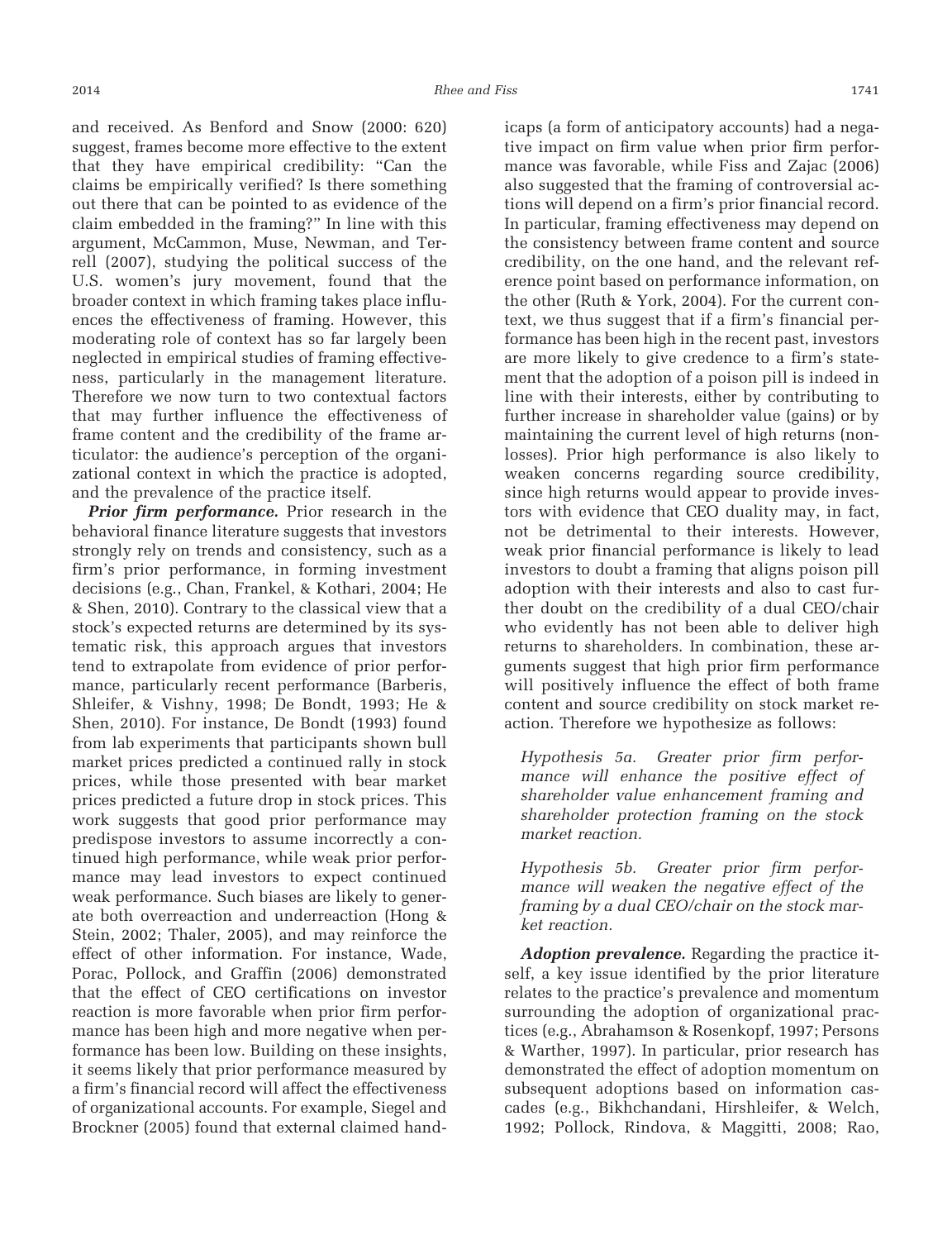Greve, & Davis, 2001). During information cascades, the choices of early adopters provide valuable information for later adopters, leading to a sequential decision process whereby later choices are driven primarily by the public information about adoptions, rather than by the private information of subsequent adopters (Banerjee, 1992; Rao et al., 2001). While arguments based on information cascades primarily focus on the effect that public information has on other potential adopters, it seems likely that adoption prevalence will also affect other audiences and their evaluation of a practice, especially if that practice is contested and thus of particular interest to stakeholders. For instance, investors are likely to pay more attention to events that are of heightened interests in the market. As more organizations adopt a practice relevant to investors' +interests, the practice itself becomes the focus of increased attention as markets become concerned about its impact on shareholder returns. These arguments build on prior work on intercascade effects among investors, which suggest that "the availability of information about actions in another community [will] also moderate the effects of recent attention and evaluations in the focal community" (Pollock et al., 2008: 342). Extending these arguments, we suggest that the number of recent prior poison pill adoptions will amplify the effectiveness of framing. Specifically, as adoption prevalence increases, greater availability of information about adoptions and heightened investor attention will increase the positive effect of framing that aligns poison pill adoption with their interests. Accordingly, we suggest that the number of recent poison pill adoptions will increase the positive effect of frame content.

*Hypothesis 6. The number of recent poison pill adoptions will enhance the positive effect of shareholder value enhancement framing and shareholder value protection framing on the stock market reaction.*

#### **DATA AND METHODS**

#### **Sample**

Our initial sample comprised all NYSE- and AMEX-listed U.S. firms that adopted a poison pill for the first time between 1983 and 2008, for a total sample of 1,398 firms.<sup>2</sup> We collected data on poison pill adoption from SDC Platinum, and carefully compared the details and announcement dates of each poison pill with actual adoption date press releases found on PR Newswire and Business Wire. About 15% of the adoptions did not have an accompanying press release and these were excluded from our sample. Following prior event studies, we also excluded cases with confounding events during the event window. "Confounding events" can be defined as other events occurring simultaneously with poison pill adoption that may also affect investor reaction. We referred to Ryngaert (1988) for a comprehensive list of confounding events, eliminating about 30% of cases because of the simultaneous announcements of earnings, stock repurchase, stock split, recapitalization, divestiture, acquisition, and a change in the dividend. This number is comparable to that of Ryngaert (1988), who excluded 25.5% of poison pill adoptions between 1982 and 1986 owing to confounding events. Among all valid poison pill adoptions with accompanying press releases from 1984 to 2008, a total of 789 poison pill adoptions had no confounding event across all event windows and comprise our final sample.<sup>3</sup>

#### **Dependent Variable**

The s*tock market reaction* to an organizational event represents an important indicator of shortterm performance because it measures the impact of a specific event on the value of a firm. We used standard event study methodology to measure stock market reaction to the adoption of a poison pill (Bowman, 1983; Brown & Warner, 1985). This method proceeds as follows.

First, the rate of return on the stock price of firm *i* on day *t* is expressed as:

$$
R_{\rm it} = \alpha_{\rm i} + \beta_{\rm i} R_{\rm mt} + \varepsilon_{\rm it} \qquad (1)
$$

where:

 $R_{it}$  is the rate of return on the stock price for firm *i* on day *t*,

<sup>2</sup> We excluded poison pills adopted at the time of spinoff and initial public offering (IPO). In addition, we ex-

cluded mutual funds, real estate investment trusts (REITs), and other investment companies following the finance literature, since these types of entity operate differently from firms dealing with other goods and services. <sup>3</sup> We performed a series of *<sup>t</sup>*-tests based on firm size,

performance, industry distribution, poison pill characteristics, and M&A speculation for firms included in the final sample and those dropped because of confounding events, and found no systematic differences.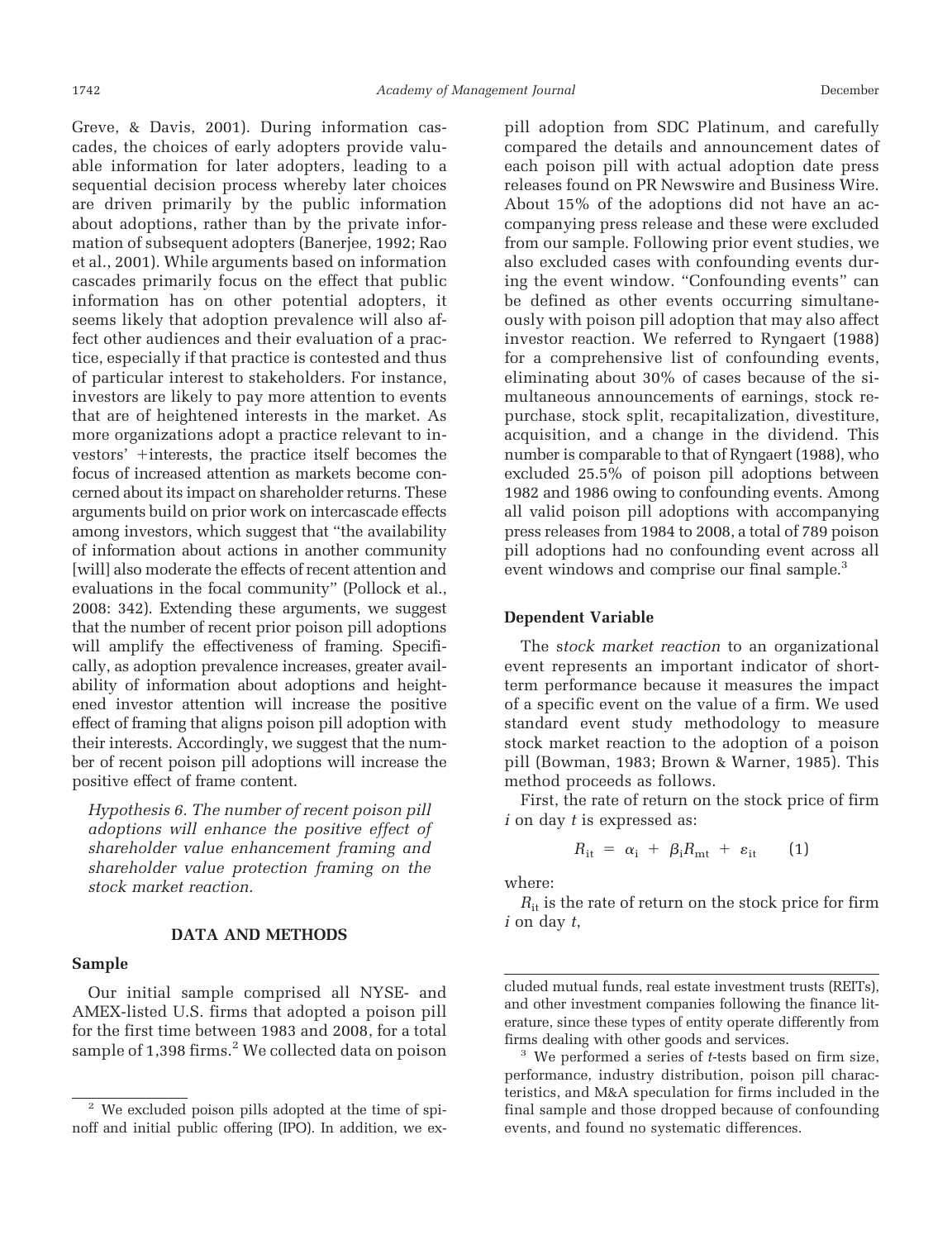*R*mt is the rate of market return on day *t*, and  $\beta_i$  is the systematic risk of firm *i*,

which measures the relative tendency of firm *i*'s stock return  $(R_{it})$  to move along with the market  $(R_{mt})$ .

We used the Center for Research in Security Prices (CRSP) value-weighted market index as the proxy, following prior studies that examined stock market reaction to poison pill adoptions (e.g., Comment & Schwert, 1995). Term  $\alpha_i$  is the intercept that is, the rate of return for firm  $i$  when  $R_{mt}$  is zero—and  $\varepsilon_{it}$  is the error term with  $E(\varepsilon_{it}) = 0$ .

Next, from equation (1), we derive estimates of daily abnormal returns (*ARit*) for the *i*th firm as follows:

$$
AR_{it} = R_{it} - (a_i + b_i R_{mt}) \qquad (2)
$$

where  $a_i$  and  $b_i$  are the ordinary least squares (OLS) parameter estimates of  $\alpha_{\rm i}$  and  $\beta_{\rm i}$  obtained from the regression of  $R_{\text{it}}$  on  $R_{\text{mt}}$  over an estimation period preceding the event.

In the current study, market model parameters were estimated over a 255-day period starting 46 days prior to the adoption announcement using EVENTUS (e.g., Pfarrer, Pollock, & Rindova, 2010; Wade et al., 2006). The resulting abnormal returns  $(AR_{it})$  can then be cumulated over a number of days to derive a measure of the CAR for each firm. We used this CAR—that is, the cumulative difference between a firm's actual return and its expected return—during a specified period in the current study.

For the event period, we used a three-day event window ( $t_{-1}$  to  $t_{+1}$ ) and conducted additional analyses for two-day ( $t_0$  to  $t_{+1}$  and  $t_{-1}$  to  $t_0$ ) and five-day  $(t_{-2}$  to  $t_{+2})$  event windows for thoroughness. Twoday and three-day event windows have been widely used in studying stock market reaction to poison pill adoptions in the finance literature (Brickley et al., 1994; Choi, Kamma, & Weintrop, 1989; Comment & Schwert, 1995; Datta & Iskandar-Datta, 1996; Malatesta & Walkling, 1988; Ryngaert, 1988). These event windows are appropriate since they capture the potential leakage of information prior to unexpected events and also the slow responses on the day after the event (e.g., McWilliams & Siegel, 1997; Pfarrer et al., 2010; Zhang & Wiersema, 2009). Finally, the event date  $(t_0)$  is the first public release date of the information. Since poison pill adoption does not require shareholder approval and does not have corresponding proxy statements (Sundaramurthy, Mahoney, & Mahoney, 1997), we define the event date  $(t_0)$  as the first public announcement date of poison pill adoption as it appears in PR Newswire and/or Business Wire.

#### **Independent Variables**

Adoption of a poison pill is usually announced through press releases and filed using U.S. Securities and Exchange Commission (SEC) Form 8-K. While a large part of the press release is used to describe the technical features of the poison pill in detail, such as its type, duration, and minimum flip-in percentage, organizations also provide accounts to justify the adoption of the poison pill or to disclose additional information. For instance, an excerpt from the press release of one of the earlier pills adopted by Tandem Computers in 1985 contains the following statements:

The rights are designed to assure that all Amsted stockholders receive fair and equal treatment in the event of any proposed takeover of the company and to guard against partial tender offers and other coercive tactics to gain control of Amsted without paying all stockholders a control premium... "The rights are intended to enable all Amsted stockholders to realize Amsted's long-term value. They do not prevent a takeover, but should encourage anyone seeking to acquire the company to negotiate with the board prior to attempting a takeover," said Robert H. Wellington, Amsted's president and CEO...

We coded the press releases announcing poison pill adoption for the presence of different framing languages. After reviewing these press releases, we developed descriptions of the gains and nonlosses frames regarding poison pill adoption. Three business school graduate students (one being the first author) performed the content analysis and categorized framing languages surrounding the adoption from an iterative process of analyzing the press releases. Interrater reliability was good (Cohen's kappa - .84), suggesting consistency across the three coders.

*Shareholder value enhancement framing.* To represent a *shareholder value enhancement framing*, an announcement statement had to (a) point to the gains to be realized by shareholders following adoption, or (b) assure that the adoption "[does] not close off possible advancements" (Cesario, Higgins, & Scholer, 2008: 445). A dummy variable was coded "1" if statements in line with these appeared in an announcement. Examples of the first criterion included: "The plan is intended to assist the company to pursue its long-term business strategies and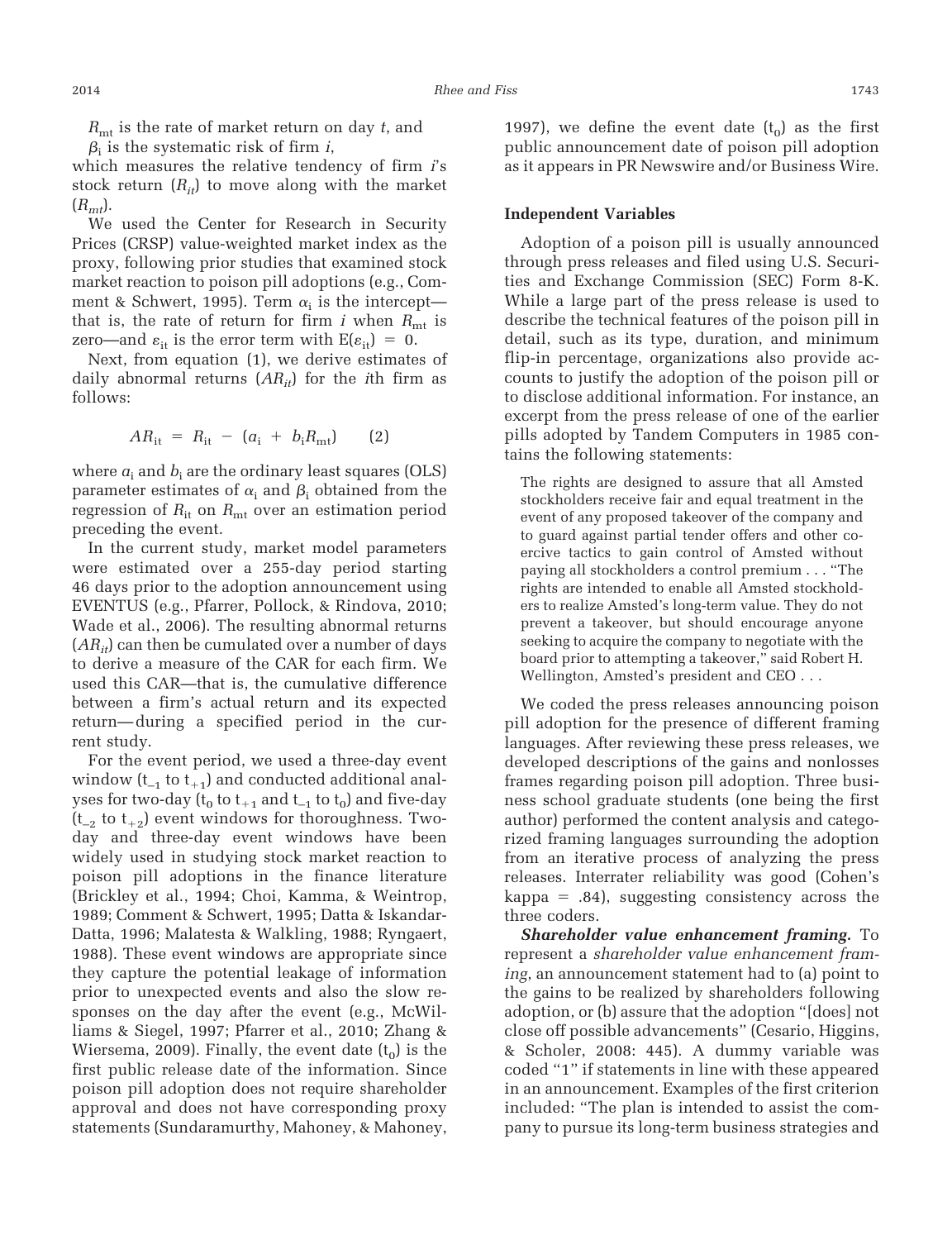enhance shareholder value," "The [shareholder rights plan is] intended to enable all Gannett stockholders to realize the long-term value of their investment in the company," and "The rights will assist the board of directors in maximizing longterm value for the company's shareholders." Examples of the second criterion involve statements asserting that the adopted poison pill will not prevent future takeover offers as long as they are beneficial to shareholders: "The right plan will not restrict consideration by the board of any offer on terms favorable to all shareholders," "[The pill] is not intended to restrict the company's ability to enter into future acquisition transactions," and "Our plan will not prevent an acquisition of the company on terms that the Board considers are in the best interests of all shareholders." Note that these statements are different from shareholder value protection framing in that they are focused on reassuring opportunities for gains that may accompany the adoption.

*Shareholder value protection framing.* Turning now to the *shareholder value protection framing*, an announcement statement had to emphasize explicitly that the poison pill was designed (a) to prevent negative outcomes or (b) to ensure fair treatment in the event of a takeover. A dummy variable was coded "1" if any expression in line with this appeared in the announcement statement. Examples of the first criterion included statements such as: "The rights provide protection against coercive and unfair takeover tactics," "The Shareholder Rights Plan protects our shareholders against coercive and abusive acquisition techniques," and "The rights are designed to guard against partial tender offers, squeeze-outs, open market accumulations and other coercive and unfair tactics." Examples of the second criterion include statements such as: "The intent of the plan is to ensure the fair treatment of all stockholders in the event that a takeover offer is made in the future," "The rights are designed to assure that all Amsted stockholders receive fair and equal treatment in the event of any proposed takeover of the company," and "The plan is designed to assure stockholders fair value in the event of a future unsolicited business combination or similar transaction involving the company."

press release by Bank of Boston in 1990 contains the following quote from its CEO/chair:

Ira Stepanian, Bank of Boston chairman and CEO, said, "Our primary objective in acting to protect the interests of our stockholders is to build long-term value in their investment. This is a prudent and common action designed to ensure that all stockholders receive fair and equal treatment in the event of a takeover attempt."

Our measure is a dummy variable coded "1" when a dual CEO/chair is quoted in the firm's press release in this way. Among 789 poison pill adoptions in our sample, 252 announcements were made by a CEO/chair. A further 110 announcements were made by a CEO and 75 by an independent chair, while 24 announcements were made by others such as a vice president or a public relations agency. For the remaining 328 announcements, no speaker was quoted.

*Speaker visibility.* We measured *speaker visibility* by counting the total number of times that a frame articulator was mentioned in the media during the one-year period prior to poison pill adoption. Data were collected by entering the name of the frame articulator into the LexisNexis database. Media sources were limited to five business publications that cover the entire sample period: *Wall Street Journal*, *Financial Times*, *Business Week*, *The Economist*, and *Forbes*. 4

*Prior firm performance. Prior firm performance* was operationalized using return on equity (ROE), which captures the efficiency with which shareholders' investments are managed (Chaganti & Damanpour, 1991), aligning it with the standard concerns of agency theory (Peng, 2004).

*Number of recent adoptions.* The *number of recent adoptions* was operationalized as the natural log of the total number of poison pill adoptions in

*Framing by the dual CEO/chair.* We collected data on *framing by the dual CEO/chair* directly from the press releases by identifying who was quoted in the press release when announcing poison pill adoption. For instance, an excerpt from the

<sup>4</sup> As a further robustness check, we collected additional data about *speaker reputation*. We followed Johnson, Young, and Welker (1993) in collecting data for CEO reputation from *Financial World*'s "CEO of the Year" awards. This data covered about 76% of our sample, between 1984 and 1997. However, in only 24 cases was a CEO engaged in framing also listed with an award, and the limited number of cases does not allow us to draw clear conclusions. However, consistent with the findings of Rajgopal et al. (2006), this prestige measure is positively and significantly correlated with our visibility measure  $(r = .14, p \le .001)$ . Additionally controlling for this measure has no substantive effect on our results.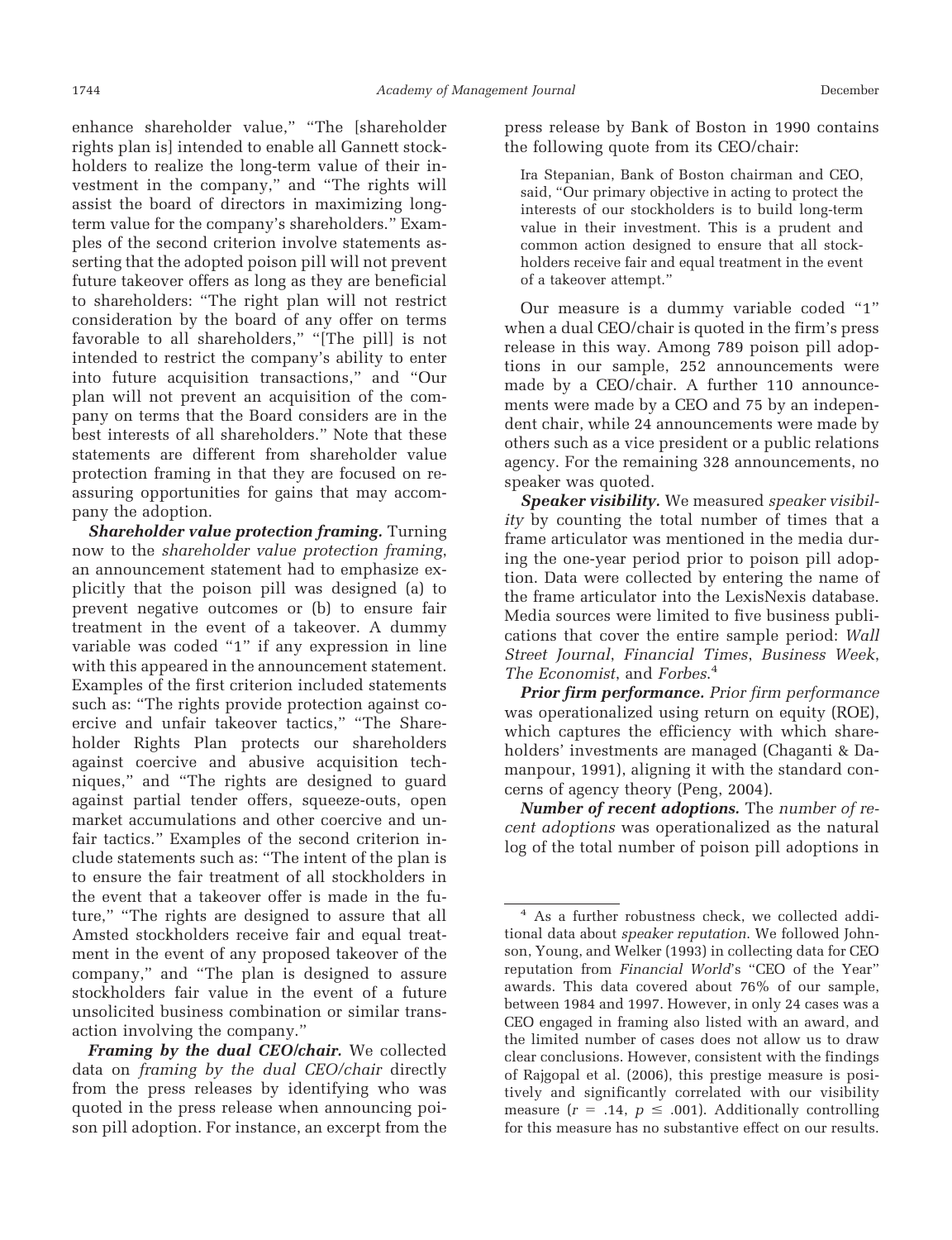the previous year. Data on the number of poison pill adoptions were collected from SDC Platinum.

# **Control Variables**

*Firm characteristics. Firm size* has been found to be negatively associated with the stock market reaction, since antitakeover practices are generally more effective in discouraging takeovers of larger firms (Agrawal & Mandelker, 1990; Sundaramurthy et al., 1997). Therefore we controlled for firm size using a natural log of total assets. We control for *M&A speculation* faced by adopting firms because firms under (potential) takeover threat are likely to experience more negative market reaction when adopting a poison pill (Comment & Schwert, 1995; Ryngaert, 1988; Sundaramurthy et al., 1997). Following Ryngaert (1988), data were gathered from the SEC's Schedule 13 disclosure that investors are required to file upon crossing a 5% threshold, and also by searching the LexisNexis database for news and rumors about current or recent acquisition offers during a one-year period prior to the poison pill adoption.

*Corporate governance characteristics.* We controlled for *CEO duality*, since prior studies have found that CEO duality negatively influences stock market reaction to the adoption of antitakeover practices (Sundaramurthy et al., 1997). We further controlled for the *proportion of institutional investors*, since prior studies have found that stock market reaction to the adoption of antitakeover practices is less negative for firms with larger institutional ownership because of the monitoring role played by such investors (Agrawal & Mandelker, 1990; Johnson & Meade, 1996; Sundaramurthy, 2000). Data on institutional ownership were collected from the *Standard & Poor's Stock Guide*. In keeping with prior studies, we controlled for the *proportion of outsiders on the board*, since it has been shown that the fraction of outside directors on the board is positively associated with the stock market reaction to the adoption of antitakeover practices (Brickley et al., 1994; Sundaramurthy et al., 1997). We collected data on the proportion of outsiders on the board from proxy statements. In addition, we controlled for whether the board was a *classified board*—that is, a board segmented into classes, with one class standing for election each year—since firms with a classified board may experience a more negative stock market reaction when adopting a poison pill, because classified boards make it more difficult for potential acquirers

to remove the poison pill (Ryngaert, 1988). Data on classified boards were collected from proxy statements as well.

*Announcement characteristics.* We also controlled for several factors in the press releases that could influence how investors interpreted the information regarding poison pill adoptions. *Word count* in each press release was controlled for, since lengthier texts are likely to contain more information about the poison pill adoption, reducing information asymmetry for shareholders (Buskirk, 2011; Nofsinger, 2001). In addition, we controlled for *positive emotion* in the press release, since it has recently been argued that emotions present in the media influence stock market reaction (e.g., Tetlock, 2007; Tetlock, Saar-Tsechansky, & Macskassy, 2008). Following Pfarrer et al. (2010), we used the text analysis software Linguistic Inquiry and Word Count (LIWC) to create a ratio of each press release's positive emotion content to its total emotion content.

*Poison pill characteristics.* We controlled for pill characteristics, since some features of a poison pill are considered more shareholder-friendly than others, which may affect stock market reaction (Glegg & Madura, 2008). We interviewed six professionals with in-depth knowledge of poison pills, consisting of law school professors and M&A lawyers, to identify which characteristics of poison pills should be considered more shareholderfriendly. Based on our interviews, we identified the *duration* and *trigger percentage* of a poison pill as the most influential elements affecting its shareholder-friendliness: The longer the duration and lower the trigger percentage, the less shareholderfriendly the pill. Duration of a poison pill was operationalized as the number of years, while trigger percentage was operationalized by the minimum flip-in percentage of a poison pill. Data on both measures was collected from SDC Platinum.

*Year of adoption.* A dummy variable was coded "1" for each year to control for unobserved yearfixed effects. Year-fixed effects are included in all models, but owing to the large number of controls coefficients for these, dummy variables are not reported in the tables.

#### **Method of Analysis**

We follow prior event studies on the stock market reaction to poison pill adoption (e.g., Comment & Schwert, 1995) in using OLS regression analysis with year-fixed effects to estimate the effect of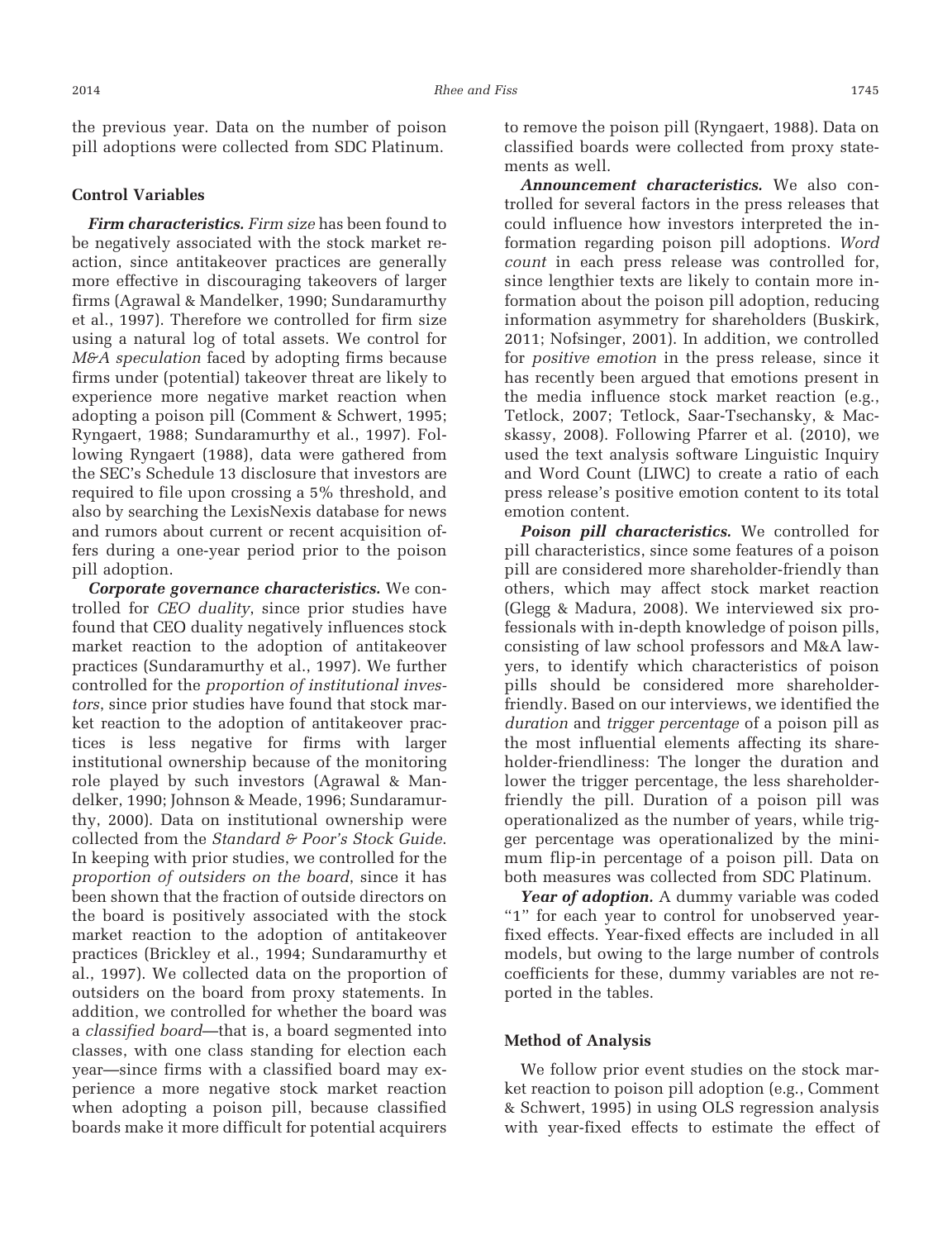| Descriptive Statistics and Pearson Correlation Coefficients |        |           |          |                         |          |         |          |          |          |          |
|-------------------------------------------------------------|--------|-----------|----------|-------------------------|----------|---------|----------|----------|----------|----------|
|                                                             | Mean   | <b>SD</b> | 1        | $\overline{\mathbf{2}}$ | 3        | 4       | 5        | 6        | 7        | 8        |
| 1. Stock market reaction $(-1, +1)$                         | 0.0016 | 0.04      |          |                         |          |         |          |          |          |          |
| 2. Stock market reaction $(0, +1)$                          | 0.0019 | 0.04      | $0.81*$  |                         |          |         |          |          |          |          |
| 3. Stock market reaction $(-1, 0)$                          | 0.0008 | 0.04      | $0.81*$  | $0.50*$                 |          |         |          |          |          |          |
| 4. Stock market reaction $(-2, +2)$                         | 0.0031 | 0.05      | $0.71*$  | $0.57*$                 | $0.56*$  |         |          |          |          |          |
| 5. Shareholder value enhancement framing                    | 0.61   | 0.49      | $0.10*$  | $0.09*$                 | $0.07*$  | $0.08*$ |          |          |          |          |
| 6. Shareholder value protection framing                     | 0.80   | 0.40      | 0.02     | 0.00                    | 0.02     | 0.03    | $0.20*$  |          |          |          |
| 7. Speaker: CEO/chair                                       | 0.32   | 0.47      | $-0.07*$ | $-0.04$                 | $-0.07*$ | $-0.05$ | $0.20*$  | $0.10*$  |          |          |
| 8. Speaker visibility                                       | 9.50   | 18.59     | $-0.02$  | $-0.04$                 | $-0.01$  | 0.02    | $0.10*$  | $0.09*$  | $0.27*$  |          |
| 9. Prior firm performance <sup>c</sup>                      | 0.14   | 1.98      | $-0.01$  | $-0.02$                 | 0.02     | 0.00    | 0.00     | 0.02     | $-0.01$  | $-0.01$  |
| 10. Number of recent adoptions <sup>b,c</sup>               | 4.67   | 0.79      | $-0.01$  | $-0.01$                 | $-0.05$  | $-0.05$ | 0.00     | 0.00     | 0.05     | $-0.02$  |
| 11. Firm size <sup>b</sup>                                  | 6.46   | 1.68      | 0.00     | $-0.04$                 | 0.02     | $-0.02$ | 0.01     | 0.02     | $0.20*$  | $0.23*$  |
| 12. M&A speculation <sup>c</sup>                            | 0.20   | 0.40      | $-0.03$  | $-0.02$                 | $-0.06$  | 0.02    | 0.00     | $-0.05$  | $-0.04$  | $0.07*$  |
| 13. CEO duality $c$                                         | 0.58   | 0.49      | $-0.09*$ | $-0.03$                 | $-0.05$  | $-0.01$ | 0.00     | $-0.01$  | 0.02     | 0.01     |
| 14. $%$ institutional investors <sup>c</sup>                | 0.47   | 0.21      | 0.01     | $-0.01$                 | 0.03     | 0.00    | $-0.04$  | 0.00     | 0.07     | 0.03     |
| 15. % outside directors $c$                                 | 0.69   | 0.15      | $-0.06$  | $-0.05$                 | $-0.04$  | 0.03    | $-0.02$  | 0.04     | $0.12*$  | $0.07*$  |
| 16. Classified board $c$                                    | 0.59   | 0.49      | $-0.06$  | $-0.06$                 | $-0.05$  | $-0.02$ | $-0.05$  | $-0.02$  | 0.05     | $-0.01$  |
| 17. Word count                                              | 451.60 | 214.26    | 0.07     | 0.05                    | 0.05     | $0.07*$ | $0.23*$  | $0.09*$  | 0.05     | $0.07*$  |
| 18. Positive emotion                                        | 0.89   | 0.10      | $-0.01$  | $-0.02$                 | 0.02     | $-0.01$ | $-0.17*$ | $-0.10*$ | $-0.12*$ | $-0.08*$ |
| 19. Poison pill: Duration                                   | 9.67   | 1.61      | $-0.03$  | $-0.04$                 | $-0.02$  | $-0.05$ | $-0.02$  | $-0.03$  | 0.01     | 0.01     |
| 20. Poison pill: % trigger                                  | 17.33  | 5.50      | 0.01     | 0.02                    | $-0.02$  | $-0.02$ | $-0.01$  | $-0.01$  | $-0.02$  | $-0.01$  |

**TABLE 1 Descriptive Statistics and Pearson Correlation Coefficientsa**

 $n = 789$ .

<sup>c</sup> Lagged variable.

framing and source credibility on stock market reaction captured by CAR.<sup>5</sup> To control for potential heteroscedasticity, we used Huber-White robust standard errors for our significance tests (White, 1980).

#### **RESULTS**

Descriptive statistics and correlations for all variables are shown in Table 1. As the table shows, the mean CAR for the three-day event window  $(t_{-1}$  to  $t_{+1}$ ) is 0.16%, meaning that firms announcing poison pill adoption, on average, experience a 0.16% increase in stock price. We also observe that a shareholder value enhancement framing is

less frequently used (0.61) than a shareholder value protection framing (0.80). Table 2 reports the results of OLS regression models that test the effects of the use of different framings, source credibility, and interaction terms on the stock market reaction. Model 1 represents the baseline model, which includes only the control variables, while Models 2–8 add the focal variables and interaction terms. Model 9 presents the fully specified model.

The results from testing Hypotheses 1a, 1b, and 2 show considerable support for the view that investors respond positively to framing languages that align with the dominant logic of shareholder value, but only when a certain type of framing language is used. Hypothesis 1a predicted that announcements of poison pill adoption using a shareholder value enhancement framing would be positively associated with the stock market reaction. Consistent with this hypothesis, we find support for a strong positive effect of using a shareholder value enhancement framing on the stock market reaction ( $p \leq .01$  for Models 2 and 4;  $p \leq .001$  for Models 5-7). Hypothesis 1b stated that announcement of poison pill adoption using a shareholder value protec-

<sup>b</sup> Log-transformed.

 $*$   $p \leq .05$ 

<sup>&</sup>lt;sup>5</sup> For our study, the population of interest consists of firms that did adopt a poison pill and thus faced the challenge of providing an accompanying account for this controversial practice. Accordingly, the use of a Heckman selection model (Heckman, 1979) would not be appropriate, since this model is intended to correct for the selection bias of a nonrandom sample, thereby allowing the researcher to estimate a corrected coefficient for the full population. In our case, this would mean estimating a coefficient for framing activity by firms that never in fact adopted a poison pill, which would not be meaningful.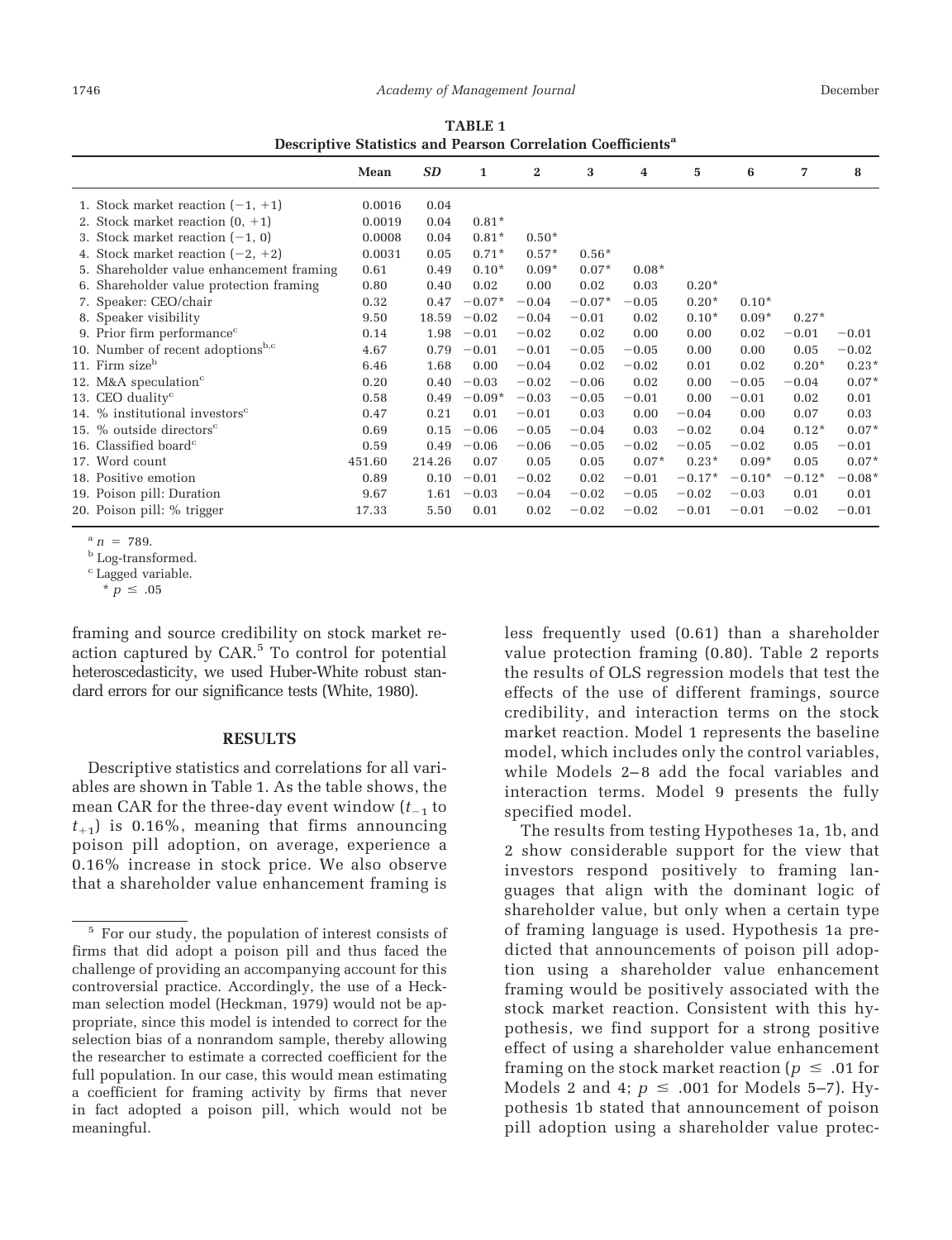|                                                                                                                                                                                                                                                                                                 |                                                               |                                                                        | <b>TABLE 1</b><br>(continued)                                    |                                                                          |                                                      |                                                           |                                                |                                 |                                 |                 |         |
|-------------------------------------------------------------------------------------------------------------------------------------------------------------------------------------------------------------------------------------------------------------------------------------------------|---------------------------------------------------------------|------------------------------------------------------------------------|------------------------------------------------------------------|--------------------------------------------------------------------------|------------------------------------------------------|-----------------------------------------------------------|------------------------------------------------|---------------------------------|---------------------------------|-----------------|---------|
|                                                                                                                                                                                                                                                                                                 | 9                                                             | 10                                                                     | 11                                                               | 12                                                                       | 13                                                   | 14                                                        | 15                                             | 16                              | 17                              | 18              | 19      |
| 1. Stock market reaction $(-1, +1)$<br>2. Stock market reaction $(0, +1)$<br>3. Stock market reaction $(-1, 0)$<br>4. Stock market reaction $(-2, +2)$<br>5. Shareholder value enhancement framing<br>6. Shareholder value protection framing<br>7. Speaker: CEO/chair<br>8. Speaker visibility |                                                               |                                                                        |                                                                  |                                                                          |                                                      |                                                           |                                                |                                 |                                 |                 |         |
| 9. Prior firm performance <sup>c</sup><br>10. Number of recent adoptions <sup>b,c</sup><br>11. Firm size <sup>b</sup><br>12. M&A speculation <sup>c</sup><br>13. CEO duality $c$                                                                                                                | 0.00<br>0.00<br>0.03<br>$-0.04$                               | $0.13*$<br>$-0.10*$<br>$-0.05$                                         | $-0.06$<br>0.03                                                  | 0.01                                                                     |                                                      |                                                           |                                                |                                 |                                 |                 |         |
| 14. % institutional investors <sup>c</sup><br>15. % outside directors $c$<br>16. Classified board $c$<br>17. Word count<br>18. Positive emotion<br>19. Poison pill: Duration<br>20. Poison pill: % trigger                                                                                      | 0.00<br>$-0.01$<br>$-0.01$<br>0.01<br>0.01<br>0.00<br>$-0.02$ | 0.02<br>$-0.04$<br>$0.09*$<br>$-0.02$<br>$-0.04$<br>$0.18*$<br>$0.27*$ | $0.37*$<br>$0.17*$<br>$-0.02$<br>0.03<br>0.04<br>0.05<br>$-0.02$ | $-0.07$<br>$0.08*$<br>$-0.11*$<br>$0.16*$<br>$-0.05$<br>$-0.20*$<br>0.06 | 0.03<br>0.06<br>0.05<br>0.03<br>0.01<br>0.03<br>0.00 | 0.05<br>$-0.05$<br>$-0.08*$<br>$0.10*$<br>$-0.02$<br>0.04 | $-0.06$<br>0.02<br>0.00<br>$-0.07*$<br>$-0.06$ | 0.01<br>0.00<br>$0.14*$<br>0.02 | $-0.11*$<br>$-0.08*$<br>$-0.01$ | 0.01<br>$-0.01$ | $-0.01$ |

tion framing would be positively associated with the stock market reaction. However, our findings indicate no support for this hypothesis.

Hypothesis 2 predicted that a shareholder value enhancement framing would be more positively associated with the stock market reaction than a shareholder value protection framing. We used the *suest* command, followed by the *test* command, in STATA to evaluate the null hypothesis that the coefficient estimate in one model is not significantly different from the coefficient estimate in the other model.6 Consistent with the hypothesis, the regression coefficient for using a shareholder value enhancement framing (0.1) is marginally different from the regression coefficient for using a shareholder value protection framing  $(0.01)$   $(p = .072)$ . Thus using a shareholder value enhancement framing to align a poison pill adoption with the dominant logic of shareholder value orientation appears to be more positively perceived by investors than

using a shareholder value protection framing, albeit weakly.

Regarding the effect of source credibility on the stock market reaction, Hypothesis 3 stated that the framing of poison pill adoption by a dual CEO/ chair would be negatively associated with stock market reaction. We find strong support for this hypothesis in Models 5–9: There is a negative and significant relationship between framing by a CEO/ chair and the stock market reaction ( $p \leq .01$  for Models 5, 7, and 8;  $p \leq .001$  for Models 6 and 9). Note again that this result is significant after controlling for CEO duality, which also negatively influences the stock market reaction on its own  $(p \le .01)^7$ 

<sup>6</sup> *suest* is a postestimation test based on the seemingly unrelated estimation procedure that allows for correlated errors across estimated models by combining the estimation results into a single, simultaneous covariance matrix. Thus it is suitable to test for intramodel and cross-model hypotheses, such as comparing the size of the coefficients of shareholder value enhancement framing and shareholder value protection framing.

<sup>7</sup> An alternative explanation of the negative reaction to the framing by a dual CEO/chair might be that when executives are quoted in the press release, the firm is assumed to have underlying problems that require its senior staff to interject, while for firms without such problems a statement may merely emanate from the public relations department without directly quoting senior executives. To examine this possibility, we conducted additional analyses that added a control variable for framing by CEOs who are not simultaneously chair of the board. However, framing by such CEOs had no significant effect on the stock market reaction, making it unlikely that it is merely the quotation of top executives that accounts for our findings.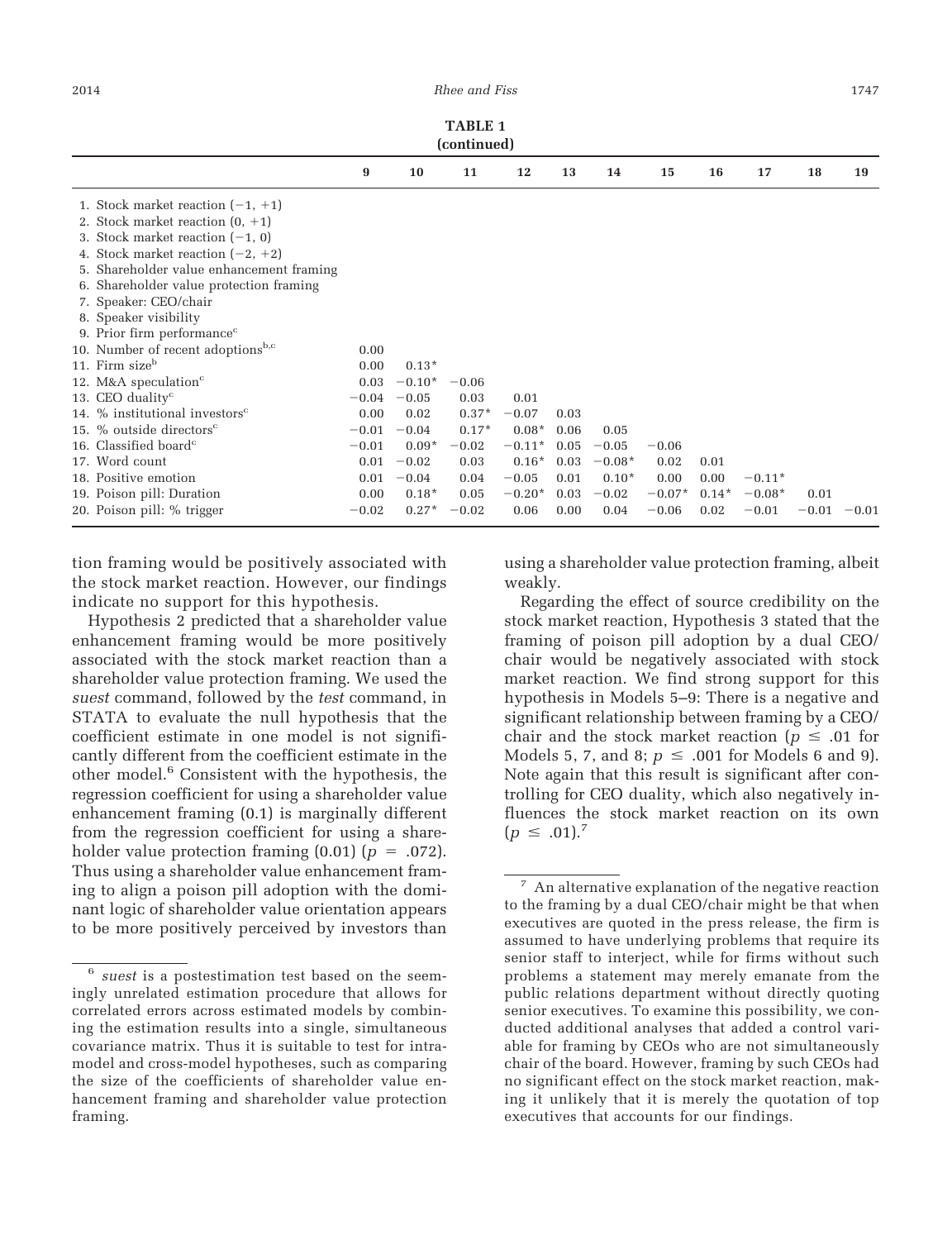|                                                                 |                                                                       |                                                                                                                                                                                                                                                                                                                                                                                                                                                                                                           |                     | TABLE <sub>2</sub>  | Regression Models Predicting Stock Market Reaction <sup>ª</sup> |                      |                      |                       |                         |
|-----------------------------------------------------------------|-----------------------------------------------------------------------|-----------------------------------------------------------------------------------------------------------------------------------------------------------------------------------------------------------------------------------------------------------------------------------------------------------------------------------------------------------------------------------------------------------------------------------------------------------------------------------------------------------|---------------------|---------------------|-----------------------------------------------------------------|----------------------|----------------------|-----------------------|-------------------------|
|                                                                 |                                                                       |                                                                                                                                                                                                                                                                                                                                                                                                                                                                                                           |                     |                     | Cumulative Abnormal Return (-1, +1)                             |                      |                      |                       |                         |
| Variables                                                       | Model 1                                                               | Model 2                                                                                                                                                                                                                                                                                                                                                                                                                                                                                                   | Model 3             | Model 4             | Model 5                                                         | Model 6              | Model 7              | Model 8               | Model 9                 |
| Stockholder value enhancement framing                           |                                                                       | $0.011**$<br>(0.003)                                                                                                                                                                                                                                                                                                                                                                                                                                                                                      |                     | $0.011**$           | $0.012***$                                                      | $0.012***$           | $0.012***$           | $-0.005$              | $-0.004$                |
| Stockholder value protection framing                            |                                                                       |                                                                                                                                                                                                                                                                                                                                                                                                                                                                                                           | 0.002               | (0.003)<br>$-0.001$ | (0.003)<br>$-0.000$                                             | (0.003)<br>0.000     | (0.003)<br>$-0.000$  | $-0.036^+$<br>(0.021) | $-0.038^{+}$<br>(0.021) |
|                                                                 |                                                                       |                                                                                                                                                                                                                                                                                                                                                                                                                                                                                                           | (0.004)             | (0.004)             | (0.004)                                                         | (0.004)              | (0.004)              | (0.028)               | (0.028)                 |
| Speaker: CEO/chair                                              |                                                                       |                                                                                                                                                                                                                                                                                                                                                                                                                                                                                                           |                     |                     | $-0.009**$                                                      | $-0.013***$          | $-0.010**$           | $-0.009**$            | $-0.014***$             |
| Speaker: CEO/chair*                                             |                                                                       |                                                                                                                                                                                                                                                                                                                                                                                                                                                                                                           |                     |                     | (0.003)                                                         | $0.000**$<br>(0.004) | (0.003)              | (0.003)               | $0.000**$<br>(0.004)    |
| Speaker visibility                                              |                                                                       |                                                                                                                                                                                                                                                                                                                                                                                                                                                                                                           |                     |                     |                                                                 | (0.000)              |                      |                       | (0.000)                 |
| Stockholder value enhancement framing*                          |                                                                       |                                                                                                                                                                                                                                                                                                                                                                                                                                                                                                           |                     |                     |                                                                 |                      | 0.001                |                       | 0.001                   |
| Prior firm performance                                          |                                                                       |                                                                                                                                                                                                                                                                                                                                                                                                                                                                                                           |                     |                     |                                                                 |                      | (0.001)              |                       | (0.001)                 |
| Stockholder value protection framing*<br>Prior firm performance |                                                                       |                                                                                                                                                                                                                                                                                                                                                                                                                                                                                                           |                     |                     |                                                                 |                      | $0.005^+$<br>(0.003) |                       | $0.005^+$<br>(0.003)    |
| Speaker: CEO/chair*                                             |                                                                       |                                                                                                                                                                                                                                                                                                                                                                                                                                                                                                           |                     |                     |                                                                 |                      | $0.008*$             |                       | $0.008*$                |
| Prior performance                                               |                                                                       |                                                                                                                                                                                                                                                                                                                                                                                                                                                                                                           |                     |                     |                                                                 |                      | (0.005)              |                       | (0.005)                 |
| Stockholder value enhancement framing*                          |                                                                       |                                                                                                                                                                                                                                                                                                                                                                                                                                                                                                           |                     |                     |                                                                 |                      |                      | 0.004                 | 0.004                   |
| Number of recent adoptions                                      |                                                                       |                                                                                                                                                                                                                                                                                                                                                                                                                                                                                                           |                     |                     |                                                                 |                      |                      | (0.004)               | (0.004)                 |
| Stockholder value protection framing*                           |                                                                       |                                                                                                                                                                                                                                                                                                                                                                                                                                                                                                           |                     |                     |                                                                 |                      |                      | $0.008^\dagger$       | $0.008^+$               |
| Number of recent adoptions                                      |                                                                       | 000                                                                                                                                                                                                                                                                                                                                                                                                                                                                                                       |                     | $-0.000$            |                                                                 | $-0.000*$            | $-0.000$             | (0.006)               | (0.006)                 |
| Speaker visibility                                              | (0.000)<br>$-0.000$                                                   | (0.000)                                                                                                                                                                                                                                                                                                                                                                                                                                                                                                   | (0.000)<br>$-0.000$ | (0.000)             | (0.000)<br>$-0.000$                                             | (0.000)              | (0.000)              | (0.000)<br>$-0.000$   | $-0.000*$<br>(0.000)    |
| Prior firm performance                                          | $-0.001$                                                              |                                                                                                                                                                                                                                                                                                                                                                                                                                                                                                           | $-0.001$            | $-0.001$            | $-0.001$                                                        | $-0.001$             | $-0.006^+$           | $-0.001$              | $-0.006*$               |
|                                                                 | (0.001)                                                               |                                                                                                                                                                                                                                                                                                                                                                                                                                                                                                           | (0.001)             | (0.001)             | (0.001)                                                         | (0.001)              | (0.003)              | (0.001)               | (0.003)                 |
| Number of recent adoptions                                      | $-0.023$                                                              |                                                                                                                                                                                                                                                                                                                                                                                                                                                                                                           | $-0.024$            | $-0.039$            | $-0.044$                                                        | $-0.039$             | $-0.046$             | $-0.050$              | $-0.047$                |
|                                                                 |                                                                       |                                                                                                                                                                                                                                                                                                                                                                                                                                                                                                           | (0.036)             | (0.038)             | (0.038)                                                         | (0.037)              | (0.038)              | (0.039)               | (0.038)                 |
| Firm size                                                       | $\begin{array}{c} (0.036) \\ -0.000 \\ (0.001) \\ -0.003 \end{array}$ |                                                                                                                                                                                                                                                                                                                                                                                                                                                                                                           | $-0.000$            | $-0.000$            | $-0.000$                                                        | $-0.000$             | 0.000                | $-0.000$              | $-0.000$                |
|                                                                 |                                                                       |                                                                                                                                                                                                                                                                                                                                                                                                                                                                                                           | (0.001)             | (0.001)             | $\left( 0.001\right)$                                           | (0.001)              | (0.001)              | $\left( 0.001\right)$ | (0.001)                 |
| M&A speculation                                                 | (0.005)                                                               |                                                                                                                                                                                                                                                                                                                                                                                                                                                                                                           | (0.005)<br>$-0.003$ | (0.005)<br>$-0.003$ | (0.005)<br>$-0.003$                                             | (0.005)<br>$-0.004$  | (0.005)<br>$-0.003$  | (0.005)<br>$-0.003$   | (0.005)<br>$-0.004$     |
| CEO duality                                                     | $-0.009**$                                                            |                                                                                                                                                                                                                                                                                                                                                                                                                                                                                                           | $-0.009**$          | $-0.009**$          | $-0.009**$                                                      | $-0.009**$           | $-0.009**$           | $-0.009**$            | $-0.010**$              |
|                                                                 | (0.003)                                                               |                                                                                                                                                                                                                                                                                                                                                                                                                                                                                                           | (0.003)             | (0.003)             | (0.003)                                                         | (0.003)              | (0.003)              | (0.003)               | (0.003)                 |
| $\%$ institutional investors                                    | $\,0.011$                                                             |                                                                                                                                                                                                                                                                                                                                                                                                                                                                                                           | 0.011               | 0.012               | 0.012                                                           | 0.012                | 0.012                | 0.012                 | 0.011                   |
|                                                                 | (0.009)                                                               |                                                                                                                                                                                                                                                                                                                                                                                                                                                                                                           | (0.009)             | (0.009)             | (0.009)                                                         | (0.009)              | (0.009)              | (0.009)               | (0.009)                 |
| $\%$ outsider directors                                         | $-0.012$                                                              | $\begin{array}{l} \begin{array}{l} \multicolumn{1}{l}{{\small 0}}\\ \multicolumn{1}{l}{\small 0}\\ \multicolumn{1}{l}{\small 0}\\ \multicolumn{1}{l}{\small 0}\\ \multicolumn{1}{l}{\small 0}\\ \multicolumn{1}{l}{\small 0}\\ \multicolumn{1}{l}{\small 0}\\ \multicolumn{1}{l}{\small 0}\\ \multicolumn{1}{l}{\small 0}\\ \multicolumn{1}{l}{\small 0}\\ \multicolumn{1}{l}{\small 0}\\ \multicolumn{1}{l}{\small 0}\\ \multicolumn{1}{l}{\small 0}\\ \multicolumn{1}{l}{\small 0}\\ \multicolumn{1}{l$ | $-0.012$            | $-0.010$            | $-0.008$                                                        | $-0.008$             | $-0.007$             | $-0.008$              | $-0.008$                |
| Classified board                                                | $\begin{array}{c} \text{(0.011)} \\ \text{-0.004} \end{array}$        |                                                                                                                                                                                                                                                                                                                                                                                                                                                                                                           | (0.011)<br>$-0.004$ | (0.011)<br>$-0.003$ | (0.011)<br>$-0.003$                                             | (0.011)<br>$-0.003$  | (0.011)<br>$-0.003$  | (0.011)<br>$-0.003$   | (0.011)<br>$-0.003$     |
|                                                                 | (0.003)                                                               |                                                                                                                                                                                                                                                                                                                                                                                                                                                                                                           | (0.003)             | (0.003)             | (0.003)                                                         | (0.003)              | (0.003)              | (0.003)               | (0.003)                 |
| Word count                                                      | $0.000*$                                                              |                                                                                                                                                                                                                                                                                                                                                                                                                                                                                                           | $0.000*$            | $0.000^{+}$         | $_{0.000}$                                                      | $0.000^{+}$          | $0.000^\dagger$      | 0.000                 | $0.000^{+}$             |
|                                                                 | (0.000)                                                               |                                                                                                                                                                                                                                                                                                                                                                                                                                                                                                           | (0.000)             | (0.000)             | (0.000)                                                         | (0.000)              | (0.000)              | (0.000)               | (0.000)                 |
| Positive emotion                                                | $-0.009$                                                              |                                                                                                                                                                                                                                                                                                                                                                                                                                                                                                           | $-0.008$            | $-0.000$            | $-0.003$                                                        | $-0.003$             | $-0.004$             | $-0.001$              | $-0.001$                |
|                                                                 | (0.016)                                                               |                                                                                                                                                                                                                                                                                                                                                                                                                                                                                                           | (0.016)             | (0.016)             | (0.016)                                                         | (0.016)              | (0.016)              | (0.016)               | (0.016)                 |
| Poison pill: Duration                                           | (0.001)<br>$-0.001$                                                   |                                                                                                                                                                                                                                                                                                                                                                                                                                                                                                           | (0.001)<br>$-0.001$ | (0.001)<br>$-0.001$ | (0.001)<br>$-0.001$                                             | (0.001)<br>$-0.001$  | (0.001)<br>$-0.001$  | (0.001)<br>$-0.001$   | (0.001)<br>$-0.001$     |
| Poison pill: % trigger                                          | $\,0.001$                                                             |                                                                                                                                                                                                                                                                                                                                                                                                                                                                                                           | 0.001               | 0.000               | 0.000                                                           | 0.000                | 0.000                | 0.000                 | 0.000                   |
|                                                                 | (0.000)                                                               |                                                                                                                                                                                                                                                                                                                                                                                                                                                                                                           | (0.000)             | (0.000)             | (0.000)                                                         | (0.000)              | (0.000)              | (0.000)               | (0.000)                 |
| Constant                                                        | $\!0.081$                                                             |                                                                                                                                                                                                                                                                                                                                                                                                                                                                                                           | 0.081               | 0.126               | 0.146                                                           | 0.128                | 0.151                | 0.180                 | 0.168                   |
|                                                                 | (0.128)                                                               | $\begin{array}{c} 0.126 \\ 0.132 \end{array}$                                                                                                                                                                                                                                                                                                                                                                                                                                                             | (0.128)             | (0.132)             | (0.134)                                                         | (0.132)              | (0.134)              | (0.136)               | (0.135)                 |
|                                                                 | 0.062                                                                 | 076<br>$\circ$                                                                                                                                                                                                                                                                                                                                                                                                                                                                                            | 0.063               | 0.076               | 0.083                                                           | 0.089                | 0.088                | 0.088                 | 0.099                   |
| Adjusted $R^2$ of                                               | 0.014                                                                 | 0.026                                                                                                                                                                                                                                                                                                                                                                                                                                                                                                     | 0.013               | 0.025               | 0.031                                                           | 0.036                | 0.032                | 0.033                 | 0.040                   |
|                                                                 | 35,675                                                                | 36,674                                                                                                                                                                                                                                                                                                                                                                                                                                                                                                    | 36,674              | 37,673              | 37,672                                                          | 38,671               | 41,669               | 40,670                | 43,666                  |

 Huber-White robust standard errors in parentheses. All models also control for year (dummy variables); *n* - 711. Significance tests are one-tailed for directional hypotheses and two-tailed for control variables.

 $p = 1$ <br>\*  $p = 1$ 

 $p = 0.5$ 

 $p \geq 01$ 

 $p \geq 0.001$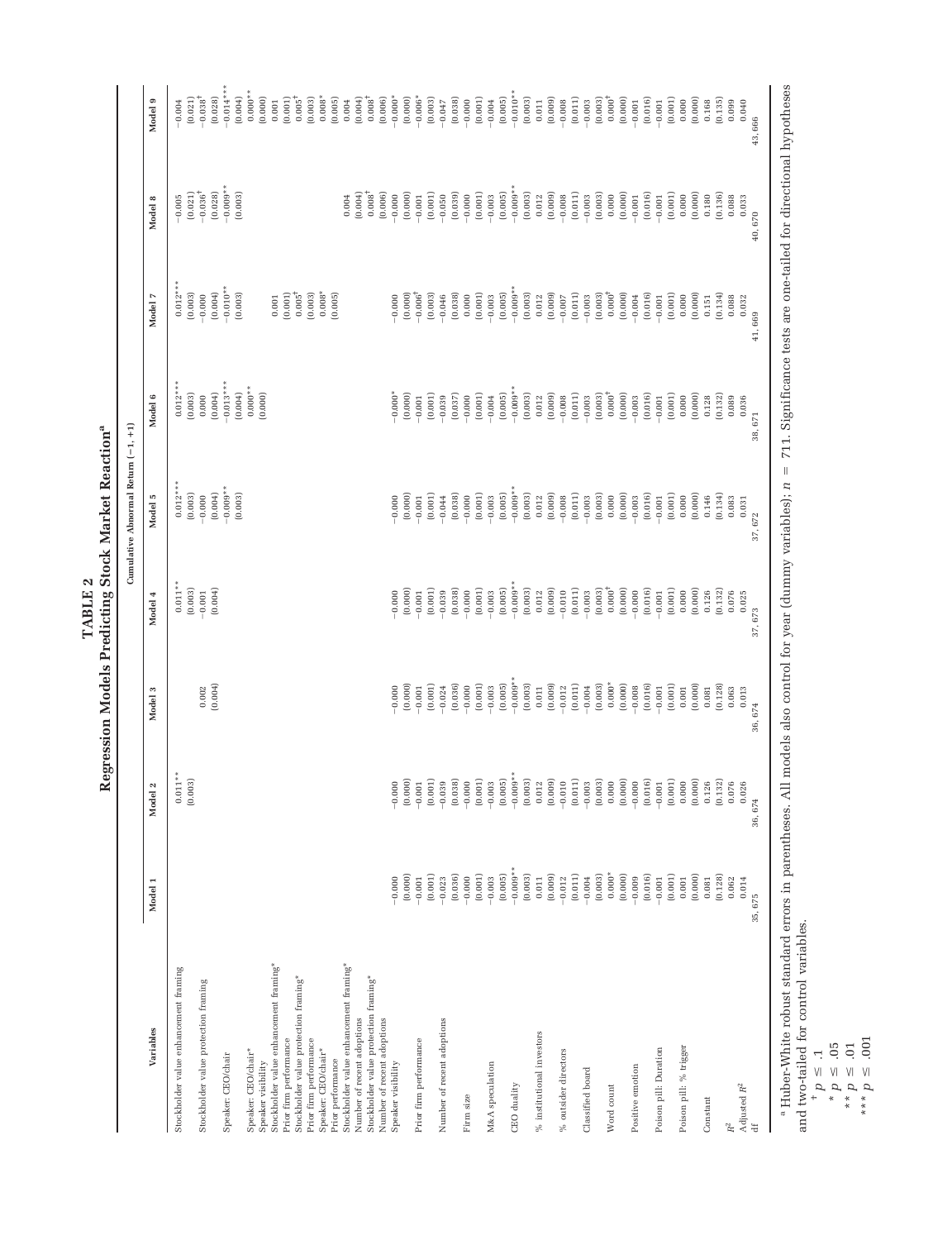Hypothesis 4 predicted that the negative effect of framing emanating from a CEO/chair would become weaker if he or she were more visible. We find support for this hypothesis in Models 6 and 9  $(p \leq .01)$ . To better illustrate the moderating role of the speaker's visibility on the effect of framing by a CEO/chair, results from Model 6 are graphically shown in Figure 2 using the *predxcon* command in STATA, adjusting for the main effects. As illustrated, speaker's visibility has a positive effect on stock market reaction when the speaker is a CEO/ chair, but not when the speaker is someone else. In fact, the figure illustrates that when the speaker is not a CEO/chair, greater visibility negatively influences stock market reaction. For instance, an increase of speaker's visibility by 1*SD* above the mean produces a 1.72% increase in CAR when the speaker is CEO/chair and a 4.3% decrease in CAR for all others.

In terms of the organizational context in which a poison pill is adopted, Hypothesis 5a stated that greater prior firm performance would enhance the positive effect of both shareholder value enhancement framing and shareholder value protection framing on the stock market reaction. Our results find partial support for the Hypothesis 5a in Models 7 and 9. While we find no significant interaction of shareholder value enhancement framing and prior performance, the results indicate a marginally significant effect of using a shareholder value protection framing when prior firm performance was strong ( $p \leq .1$ ). Hypothesis 5b predicted that greater prior firm performance would weaken the negative effect of the framing by a dual CEO/chair on the stock market reaction. We find considerable support for this hypothesis in Models 7 and 9, in which the coefficient of the interaction term is positive and significant ( $p \le .05$ )—that is, when the firm adopting a poison pill has performed well in the near past, framing by a CEO/chair is perceived more positively by investors in the stock market. Again, results from Model 7 are graphically shown in Figure 3, which illustrates a significant improvement in the stock market reaction for a CEO/chair when prior firm performance has been strong. For instance, an increase of prior firm performance by 1*SD* from the mean results in a 9.57% increase in CAR when the speaker is a CEO/chair and a 2.06% decrease in CAR for all others.

Hypothesis 6 stated that the number of recent poison pill adoptions would enhance the positive effect of using shareholder value enhancement framing and shareholder value protection framing on the stock market reaction. We again find only partial support for this hypothesis in Models 8 and 9. Specifically, results suggest that while the number of recent poison pill adoptions does not enhance the effect of using a shareholder value enhancement framing, it positively enhances the effect of using a shareholder value protection fram-



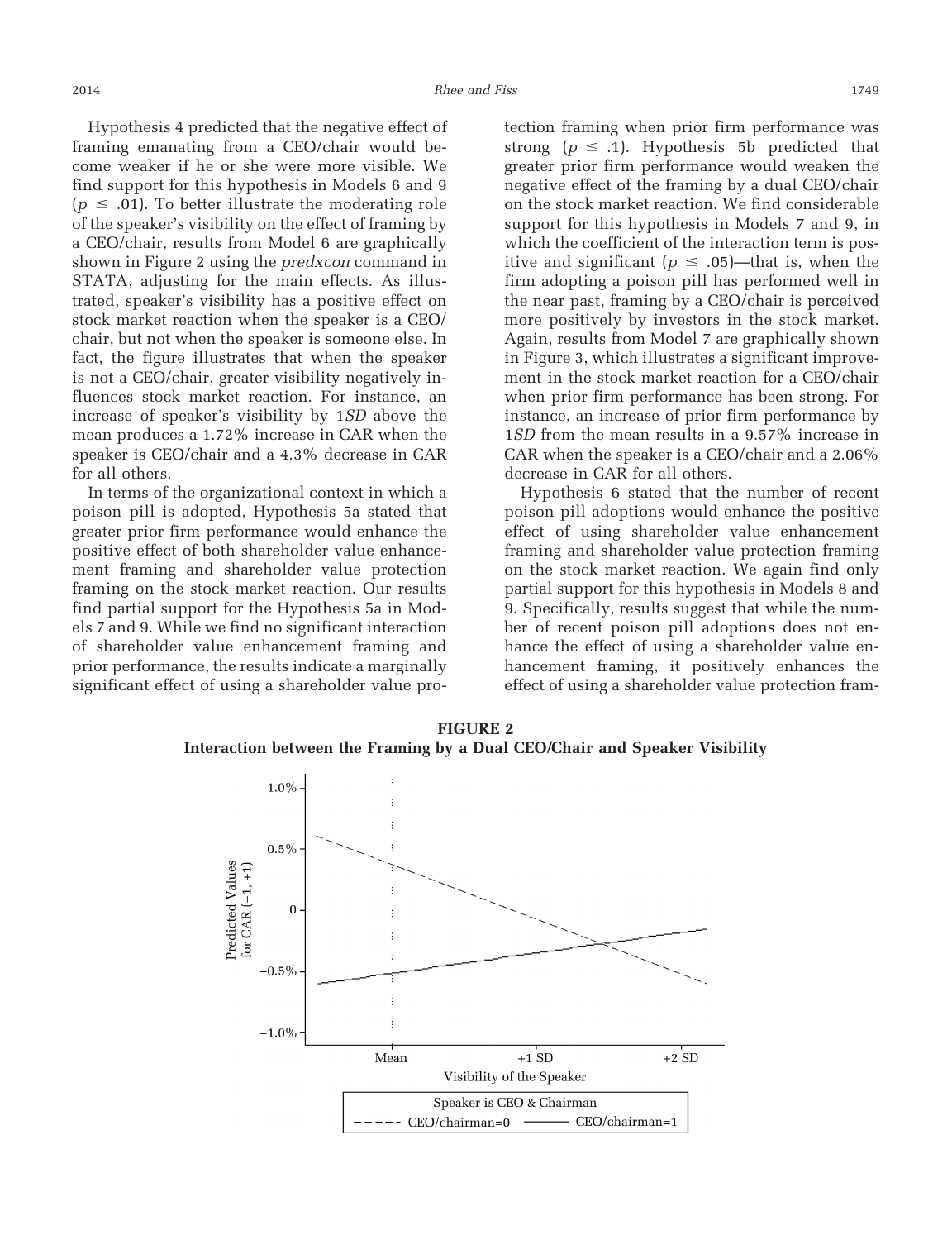**FIGURE 3 Interaction between the Framing by a Dual CEO/Chair and Prior Firm Performance**



ing  $(p \leq .1)$ , although significance is only marginal.

Regarding control variables, the results show that CEO duality is negatively associated with stock market reaction ( $p \leq .01$ ), in line with previous studies. Also, word count in the press release is positively associated with the stock market reaction, suggesting that longer press releases containing more information about the poison pill adoption may influence investors' perceptions by decreasing information asymmetry, leading to positive stock market reaction.

#### **Supplementary Analyses**

In addition to the regression analysis above, we follow prior studies (e.g., Lee, 2001; Pfarrer et al., 2010) by also comparing the mean CARs for different categories of case, as shown in Table 3.<sup>8</sup> We first confirmed that each of these CARs was significantly different from zero by using a series of *t*tests. We further confirmed that the difference among coefficients was significant. In particular, Table 3 shows that the CAR for using a shareholder value enhancement framing (0.51%) is significantly larger than those for not using a shareholder value enhancement framing  $(-0.39\%)$  or using no framing at all  $(-0.56\%)$ . These findings provide further support for the effectiveness of a framing with a focus on gains. Regarding a shareholder value protection framing, the results show that the CAR for using such a framing is greater than using no such framing or none at all, but the differences do not reach statistical significance. Finally, when the framing is offered by a dual CEO/chair, the CAR

sis 4, regarding the moderating role of speaker visibility on the negative effect of the framing by a CEO/chair, is found to be significant for the two-day and five-day windows ( $t_0$  to  $t_{+1}$ ;  $t_{-2}$  to  $t_{+2}$ ). Hypothesis 5a is partially supported for the five-day window  $(t_{-2}$  to  $t_{+2}$ ), but for only the shareholder value protection framing. Hypothesis 5b is supported only for the two-day window  $(t_{-1}$  to  $t<sub>0</sub>$ ). Hypothesis 6 is supported across all event windows except the two-day window  $(t_0$  to  $t_{+1}$ ), but again only regarding the effect of the shareholder value protection framing. These findings may be partly attributed to the fact that stock market reaction to poison pill adoptions tends to be sensitive to the event interval chosen, as reported by Coates (2000).

<sup>&</sup>lt;sup>8</sup> We also examined the robustness of our findings by testing the hypotheses using alternative event windows other than the three-day event window  $(t_{-1}$  to  $t_{+1})$  that we used to report the results. Specifically, we also estimated models using two different two-day windows  $(t_{-1}$  to  $t_0$ ;  $t_0$ to  $t_{+1}$ ), as well as a more extensive five-day event window  $(t_{-2}$  to  $t_{+2}$ ). In the results not reported here, Hypotheses 1a and 2 are confirmed across all event windows. Hypothesis 3, regarding the negative effect of the speaker being a dual CEO/chair on the stock market reaction, holds for all event windows except  $(t_0$  to  $t_{+1}$ ). Hypothe-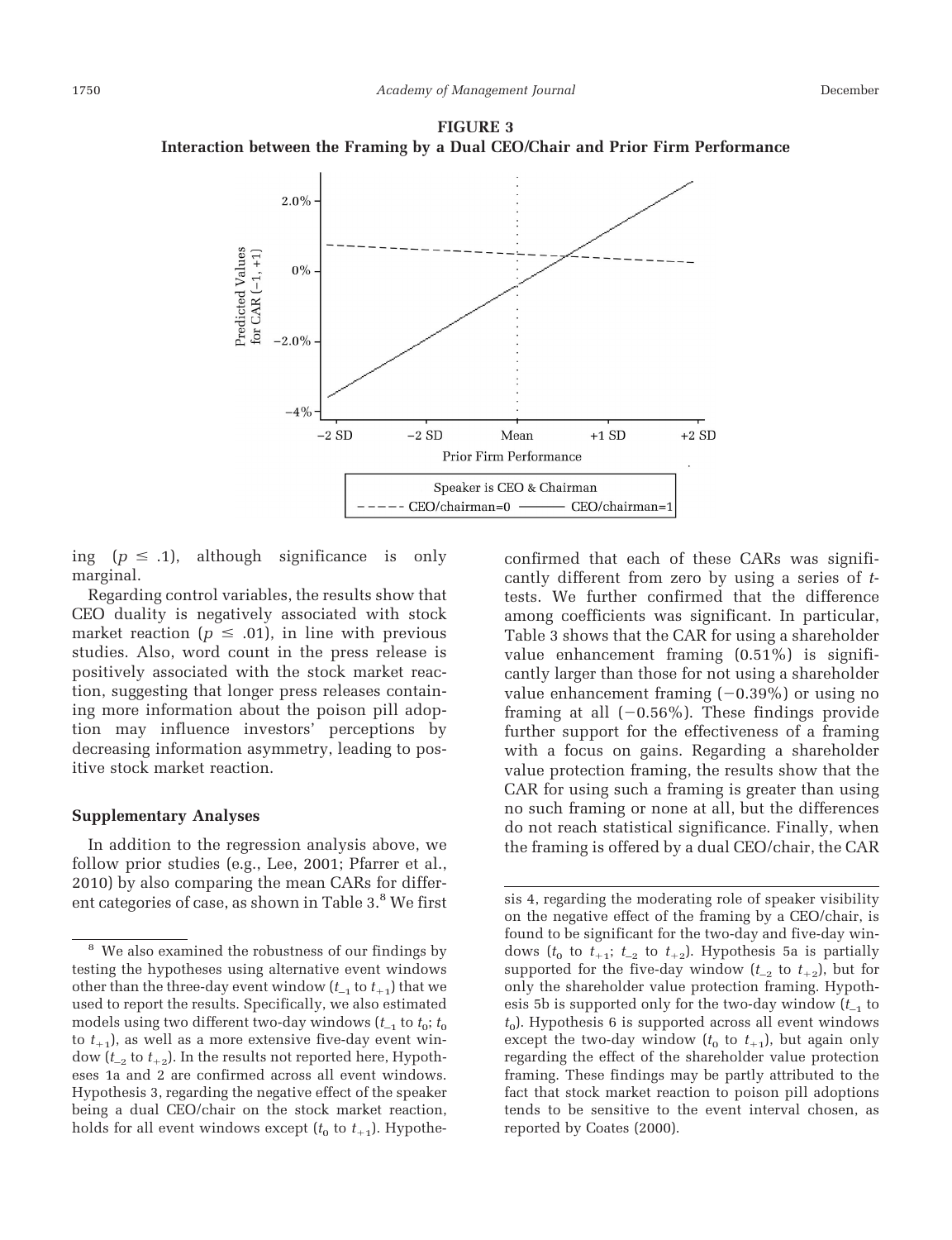| <b>Category Comparison</b>            | n   | <b>Mean CAR</b> | Difference <sup>a</sup> |
|---------------------------------------|-----|-----------------|-------------------------|
| Using no framing                      | 90  | $-0.56\%$       |                         |
| Shareholder value enhancement framing | 484 | $0.51\%$        |                         |
| vs. not using this framing            | 305 | $-0.39\%$       | $0.90\%$ **             |
| vs. using no framing                  | 90  | $-0.56\%$       | $1.07\%$ <sup>*</sup>   |
| Shareholder value protection framing  | 635 | $0.20\%$        |                         |
| vs. not using this framing            | 154 | $-0.01\%$       | $0.21\%$                |
| vs. using no framing                  | 90  | $-0.56\%$       | $0.76\%$                |
| Speaker: CEO/chair                    | 252 | $-0.30\%$       |                         |
| Speaker: Other                        | 537 | $0.38\%$        | $0.69\%*$               |

**TABLE 3 Differences between CARs for Different Categories of Framing**

<sup>a</sup> The difference between the mean CAR in each category is shown (e.g.,  $0.51\% - (-0.39\%) = 0.90\%$ ). Significance was determined by a *t*-test.

\*\*  $p \le .01$ 

is significantly smaller  $(-0.30\%)$  than it is when the speaker is not CEO/chair (0.38%). In terms of their size, the differences that we find in our current study are comparable to those found in other studies such as Pfarrer et al. (2010), which compared the mean CARs for stock market reaction to material surprises by firms with high reputation and celebrity.

#### **DISCUSSION**

While extant research on organizational accounts has begun to embrace the notion of framing to understand how organizations give meaning to their actions, the underlying process by which certain framing languages become effective has remained largely unexamined. In the current study, we go beyond prior research that has sought to link framing effectiveness to alignment with the dominant logic of target audiences to more closely examine the specific mechanism by which controversial practices may be framed. In particular, we show that framing effectiveness depends on *how* a controversial practice is framed to align with the dominant logic of shareholder value, *by whom* this framing is suggested, and *in what context* the organizational accounts are offered. To develop our arguments, we have drawn on prior work in social psychology—particularly regulatory focus theory and the literature on source credibility—thus connecting to prior calls for a closer engagement with the micro-mechanisms underlying framing effects (e.g., George et al., 2006).

Our study contributes to the research on organizational accounts, and to institutional theory more generally, by offering a fresh look at the determinants of framing effectiveness (Benford & Snow, 2000). Prior studies have examined the consequences of framing by focusing on the alignment of frame content with the dominant logic (e.g., Fiss & Zajac, 2006). In the current study, we expand the extant literature on organizational accounts by linking to work in social psychology, thus suggesting a fine-grained mechanism of how frame effectiveness is achieved. Specifically, this study deepens the understanding of why one framing is more effective than another even though both are, in principle, aligned with the logic of shareholder value. In particular, our arguments suggest that successful alignment with institutional logics is not achieved at the level of the overall meaning system; rather, understanding this process requires a more fine-grained understanding of how framing, speaker, and context are matched with the audience's expectations regarding a specific event or action.

Moreover, our findings raise interesting questions regarding the role and characteristics of the speaker in influencing the effectiveness of organizational communication. While prior studies on organizational accounts have predominantly focused on the content of framing, little attention has been devoted to the limits or prerequisites of framing effects (Druckman, 2001). Our study suggests that the effectiveness of a given framing language should be weighed by considering the identity of the speaker in addition to the content of framing. In particular, it appears that visibility—both in terms of the frame articulator and in terms of the adopted practice—appears to play an important role in determining frame effectiveness, suggesting that framing research would do well to further consider fac-

 $* p \le .05$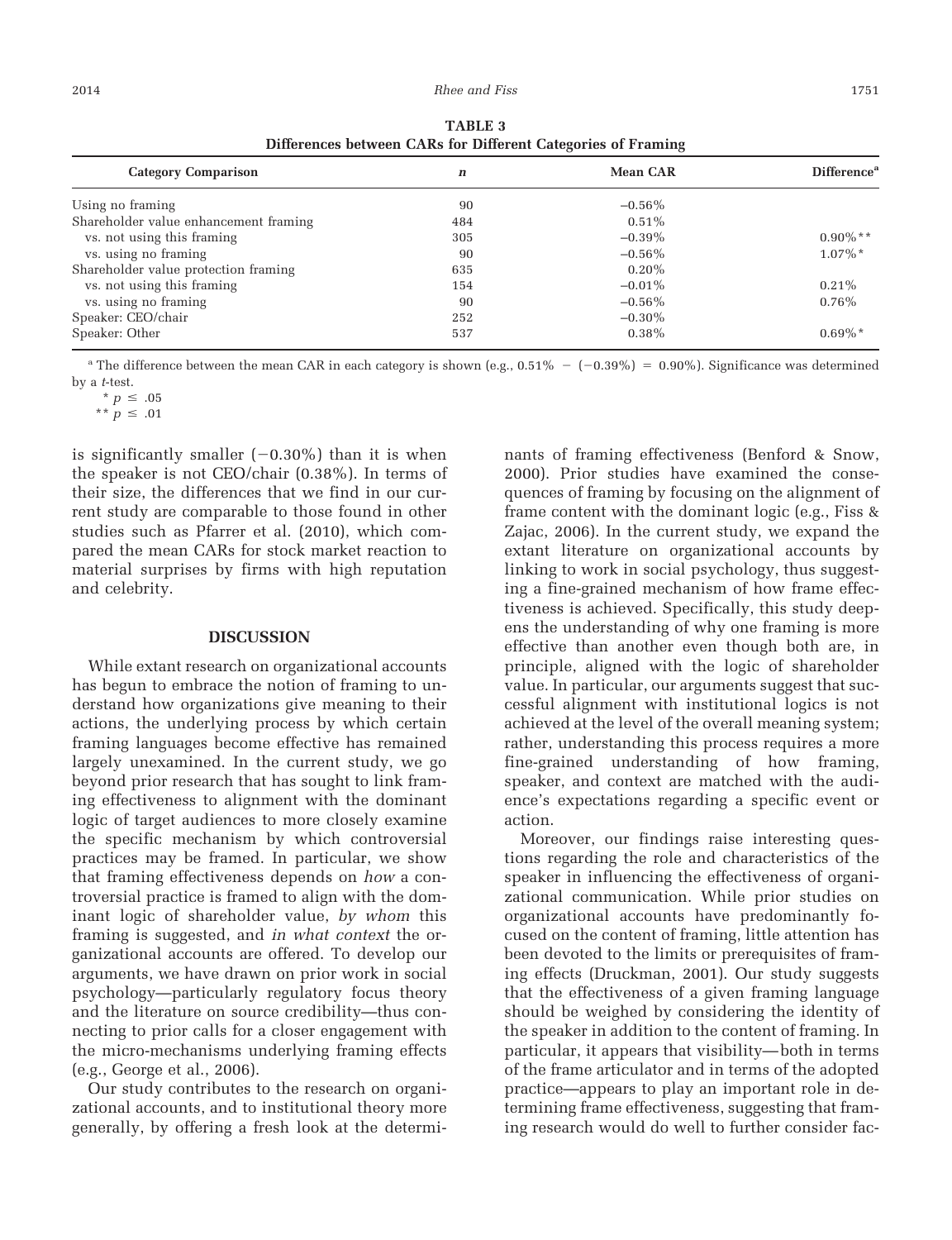tors that mediate the attention of key constituencies (e.g., Thornton & Ocasio, 2008).

In a similar vein, our study also has implications for recent research in behavioral finance and the sociological perspective on financial markets. Until recently, behavioral finance research has mainly focused on incorporating the cognitive processes of individual investors—that is, how heuristics and biases in decision making influence the interpretation of information and the trading behavior of investors (e.g., Thaler, 2005). For instance, studies have investigated how emotions in firm-specific news stories result in different responses in financial markets (e.g., Tetlock et al., 2008). Our research suggests that, in addition to examining the relationship between the use of words and stock market reaction, incorporating the characteristics of the speaker will shed more light on how information is interpreted among investors.

Finally, our study carries implications for event study, a widely adopted method used to examine the short-term performance of organizational actions. In terms of poison pill adoption, it has been noted that stock market reaction is usually weak and inconsistent across different studies. However, such results may stem from not simultaneously considering the frame content and speaker identity presented in adoption announcements. In particular, when certain organizational actions entail many plausible motives, incorporating such additional information will provide a better understanding of the results from event study. This builds on the arguments of other scholars (e.g., Ozcan & Overby, 2008; Schijven & Hitt, 2012), who have pointed to the need to consider the cognitive process and behavioral mechanism underlying how investors make judgments, which in turn influences stock market reaction to organizational actions.

While our study has drawn on arguments from regulatory focus theory, the question may arise whether a focus on gains and losses may not also relate to prospect theory (Kahneman & Tversky, 1979). To explain, prospect theory holds that losses are experienced more strongly than gains of similar objective magnitude based on a value function that is steeper for losses than for gains. However, notice that our current situation does not directly examine a situation of losses versus gains, but instead that of nonlosses versus gains—an important difference. For such a situation, prospect theorists have proposed that an averted loss should be more pleasant than a gain because an averted loss is again evaluated in reference to the steeper "loss" portion of the value function. As a result, prospect theory would suggest a stronger effect for a prevention-focused framing (nonlosses) than a promotion-focused framing (gains)—a prediction that runs counter to that of regulatory focus theory, which holds that gains will loom larger than nonlosses, particularly under positive outcome conditions. However, as Liberman et al. (2005: 528) point out, "Kahneman et al.'s studies examined negative outcomes (i.e., losses and non-gains) but not positive outcomes (i.e., gains and non-losses)." Liberman et al. (2005) then go on to test the prediction of prospect theory for this situation, but find no support for it; instead, aligned with regulatory focus theory, they find that gains were perceived as more intensely positive than nonlosses. Since our study specifically focuses on such a situation of gains and nonlosses, regulatory focus is the more appropriate theory.

Regarding the significance of our findings, our study of poison pill adoptions found a considerable positive effect for the use of a shareholder value enhancement framing on the stock market reaction. For instance, given the average market capitalization of our sample companies (about US\$1.2 billion), using a shareholder value enhancement framing results in an average \$13.1 million increase in market value per firm—or about \$9.9 billion in market capitalization for all adopting firms. It is interesting to note that a shareholder value protection framing is generally the most frequently used account, even though our results indicate that using a shareholder value enhancement framing appears to be more effective.<sup>9</sup> We can speculate that firms are less willing to announce publicly the unforeseen results of a poison pill adoption. Thus firms choose their words carefully so as not to overextend, although it appears that investors in fact may react more positively to language focused on gains, at least in the short run that we were able to capture using our measure of abnormal returns.

<sup>&</sup>lt;sup>9</sup> We also analyzed the effect of using both shareholder value enhancement framing and shareholder value protection framing simultaneously. The results suggest that using both framing languages simultaneously negatively influences the stock market reaction, albeit not very strongly. A possible explanation for this may be that framing language that simultaneously invokes maximal and minimal goals may confuse investors.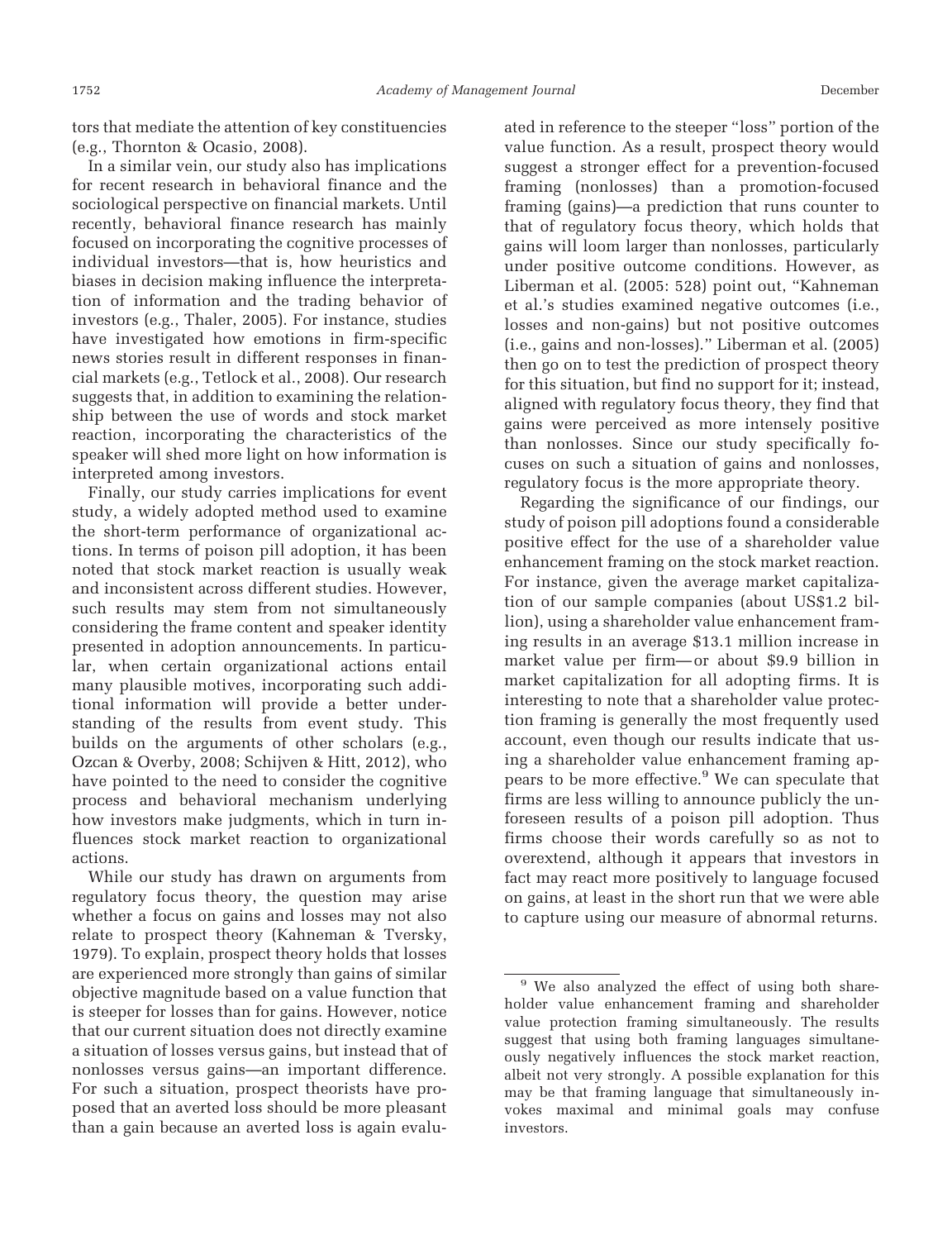#### **Limitations and Future Research Directions**

There are several limitations to our study that should be noted. First, we have focused on a fairly short event window. While this approach is in line with standard event study methodology and avoids contamination by confounding events, we are not able to examine here whether the framing effects are durable in nature or may instead dissipate rather quickly. While a short-term effect appears evident, more work is needed to understand possible long-term effects of framing, as well as the moderators of such effects. For instance, it would be worthwhile to consider the extent to which future framing attempts are, in fact, constrained by previous framings and the consistency between positions taken.

Second, in considering the identity of the frame articulator, we have primarily focused on source credibility stemming from the speaker's trustworthiness, assuming that CEO and chair of the board have the needed expertise. However, it is possible that the CEO and chair of the board may have different levels of expertise in dealing with poison pill adoption deriving from their prior experience, and that market reaction may reflect such differences. In addition, other aspects of credibility, such as personal or firm reputation or status, could also influence the effectiveness of framing. Thus further empirical studies are needed to examine how different sources of credibility affect frame resonance—or indeed how these sources may interact.

We also did not examine here the role of media reaction to the announcement of poison pills. Media attention plays an important role in the evaluation of firm actions (e.g., Pollock et al., 2008), and media coverage of poison pills may allow to capture the tone of public discourse over this contested practice, which may moderate stock market sentiment and reaction (Zajac & Westphal, 2004). However, for our current study, media coverage may be less of an issue, as suggested by Davis and Greve (1997), who observed that public theorization in the media played a lesser role in poison pill adoption. As Davis and Greve (1997: 29) note, "pills spread rapidly through a board-to-board (cohesive) diffusion process in which firms adopted to the extent that their contacts had done so." They suggest a contagion account operating through board interlock ties rather than through public theorization, requiring merely evidence of their cognitive legitimacy, such as adoption by fellow board members. Still, the role of public theorization in shaping

the effectiveness of framing attempts appears to be a fruitful avenue for future research.

Furthermore, future work might begin to examine the role of additional audiences, such as stock analysts, and how the same framing might result in different reactions across diverse audiences. For the current study, as a result of the event windows commonly used it seems unlikely that analyst reports will have had a chance to affect market response, because the event window ranges from a day before the announcement to a day after the announcement and analyst reports tend to follow their own cycles, frequently taking weeks to prepare. However, a comparison of reaction across, for example, the media, stock market, and analyst reports would provide insight not only into frame effectiveness, but also into the interactions between these different audience segments.

Since regulatory focus is at least partly situationally induced (Crowe & Higgins, 1997), further attention is needed to understand how context shapes the regulatory focus of audiences. While the current study focused especially on frame content and articulators, an important extension of this research would be to further examine the contextual factors likely to shape the regulatory focus of framing targets. For instance, in a stock market environment, one might consider whether bull markets or business cycle expansion phases represent a general gains context, while bear market and contraction phases represent a general losses context. While it may be difficult to capture individual investor's dispositions by means of these marketlevel measures, such contextual factors may act as a lens through which audiences interpret the adoption of contested or ambiguous practices. In light of this, we believe that the current study represents an important step in opening up a line of research that provides a foundation for understanding the mechanisms of how framing becomes effective—a key issue for understanding sensegiving by organizations.

#### **REFERENCES**

- Abrahamson, E., & Rosenkopf, L. 1997. Social network effects on the extent of innovation diffusion: A computer simulation. *Organization Science,* 8: 289– 309.
- Agrawal, A., & Mandelker, G. N. 1990. Large shareholders and the monitoring of managers: The case of antitakeover charter amendments. *Journal of Financial and Quantitative Analysis,* 25: 143–161.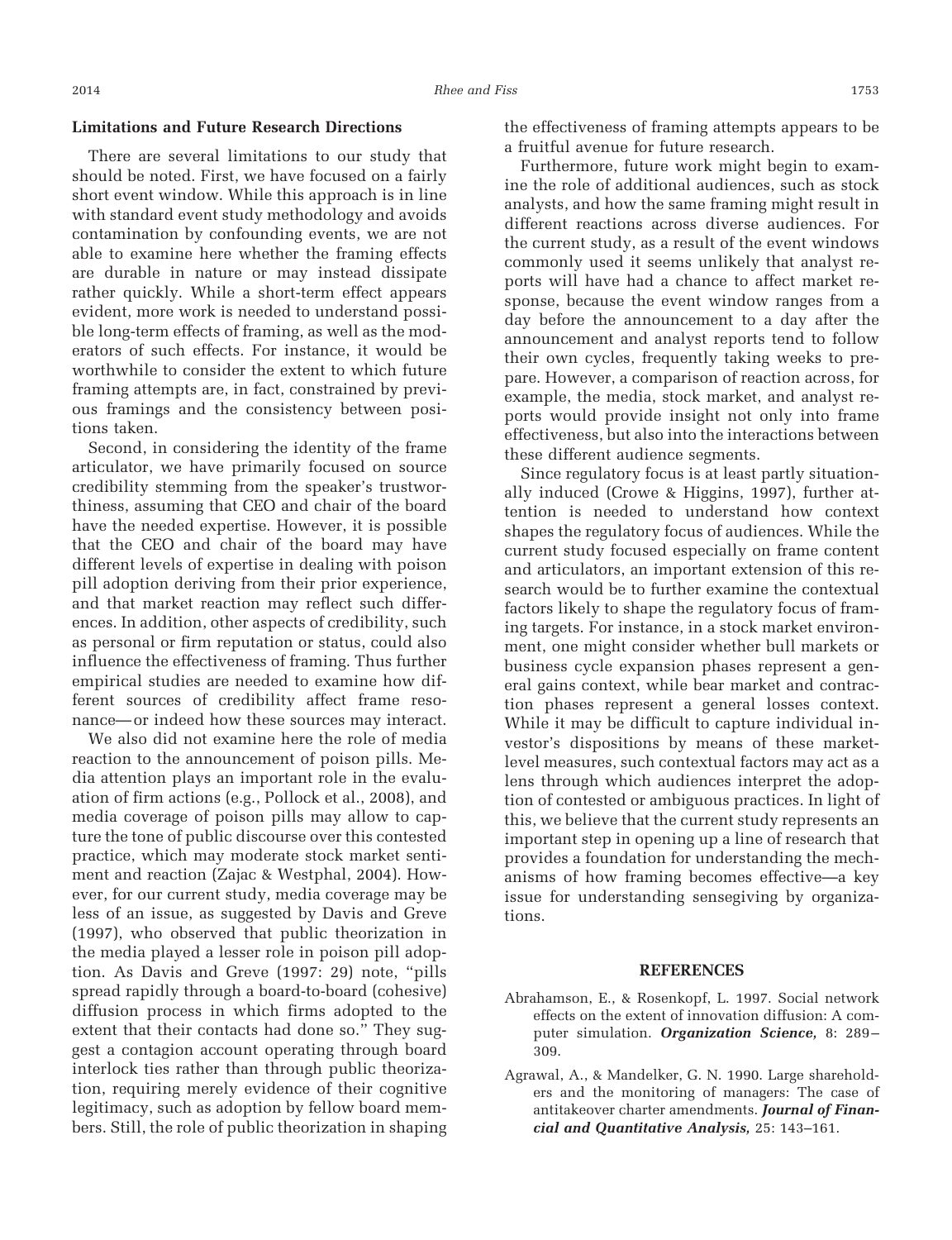- Arndt, M., & Bigelow, B. 2000. Presenting structural innovation in an institutional environment: Hospitals' use of impression management. *Administrative Science Quarterly,* 45: 494–522.
- Ashforth, B. E., & Gibbs, B. W. 1990. The double edge of organizational legitimation. *Organization Science,* 1: 177–194.
- Babb, S. 1996. "A true American system of finance": Frame resonance in the U.S. labor movement, 1866– 1886. *American Sociological Review,* 61: 1033– 1052.
- Banerjee, A. V. 1992. A simple model of herd behavior. *Quarterly Journal of Economics,* 107: 797–817.
- Barberis, N., Shleifer, A., & Vishny, R. 1998. A model of investor sentiment. *Journal of Financial Economics,* 49: 307–343.
- Benford, R. D. 1993. Frame disputes within the nuclear disarmament movement. *Social Forces,* 71: 677– 701.
- Benford, R. D., & Snow, D. A. 2000. Framing processes and social movements: An overview and assessment. *Annual Review of Sociology,* 26: 611–639.
- Bikhchandani, S., Hirshleifer, D., & Welch, I. 1992. A theory of fads, fashion, custom, and cultural change as informational cascades. *Journal of Political Economy,* 100: 992–1026.
- Bowman, R. G. 1983. Understanding and conducting event studies. *Journal of Business Finance and Accounting,* 10: 561–584.
- Brickley, J. A., Coles, J. L., & Terry, R. L. 1994. Outside directors and the adoption of poison pills. *Journal of Financial Economics,* 35: 371–390.
- Brown, S. J., & Warner, J. B. 1985. Using daily stock returns. *Journal of Financial Economics,* 14: 3–31.
- Buskirk, A. 2011. Disclosure frequency and information asymmetry. *Review of Quantitative Finance and Accounting,* 38: 411–440.
- Capriotti, P. 2009. Economic and social roles of companies in the mass media: The impact media visibility has on businesses' being recognized as economic and social actors. *Business and Society,* 48: 225– 242.
- Caton, G. L., & Goh, J. 2008. Corporate governance, shareholder rights, and shareholder rights plans: Poison, placebo, or prescription? *Journal of Financial and Quantitative Analysis,* 43: 381–400.
- Cesario, J., Higgins, E. T., & Scholer, A. A. 2008. Regulatory fit and persuasion: Basic principles and remaining questions. *Social and Personality Psychology Compass,* 2: 444–463.

Chaganti, R., & Damanpour, F. 1991. Institutional own-

ership, capital structure, and firm performance. *Strategic Management Journal,* 12: 479–491.

- Chan, W. S., Frankel, R., & Kothari, S. P. 2004. Testing behavioral finance theories using trends and consistency in financial performance. *Journal of Accounting and Economics,* 38: 3–50.
- Choi, D., Kamma, S., & Weintrop, J. 1989. The Delaware courts, poison pills, and shareholder wealth. *Journal of Law Economics and Organization,* 5: 375–393.
- Chong, D., & Druckman, J. N. 2007. Framing theory. *Annual Review of Political Science,* 10: 103–126.
- Coates, J. C. I. 2000. Takeover defenses in the shadow of the pill: A critique of the scientific evidence. *Texas Law Review,* 79: 271–382.
- Comment, R., & Schwert, G. W. 1995. Poison or placebo? Evidence on the deterrence and wealth effects of modern antitakeover measures. *Journal of Financial Economics,* 39: 3–43.
- Cornelissen, J. P., & Werner, M. D. 2014. Putting framing in perspective: A review of framing and frame analysis across the management and organizational literature. *Academy of Management Annals,* 8: 181– 235.
- Crowe, E., & Higgins, E. T. 1997. Regulatory focus and strategic inclinations: Promotion and prevention in decision-making. *Organizational Behavior and Human Decision Processes,* 69: 117–132.
- Datta, S., & Iskandar-Datta, M. 1996. Takeover defenses and wealth effects on security holders: The case of poison pill adoptions. *Journal of Banking and Finance,* 20: 1231–1250.
- Davidson, W. N., Pilger, T., & Szakmary, A. 2004. The importance of board composition and committee structure: The case of poison pills. *Corporate Ownership and Control,* 1: 81–95.
- Davis, G. F. 1991. Agents without principles? The spread of the poison pill through the intercorporate network. *Administrative Science Quarterly,* 36: 583– 613.
- Davis, G. F., & Greve, H. R. 1997. Corporate elite networks and governance changes in the 1980s. *American Journal of Sociology,* 103: 1–37.
- De Bondt, W. P. M. 1993. Betting on trends: Intuitive forecasts of financial risk and return. *International Journal of Forecasting,* 9: 355–371.
- Druckman, J. N. 2001. On the limits of framing effects: Who can frame? *Journal of Politics,* 63: 1041–1066.
- Elsbach, K. D. 1994. Managing organizational legitimacy in the California cattle industry: The construction and effectiveness of verbal accounts. *Administrative Science Quarterly,* 39: 57–88.
- Elsbach, K. D., & Sutton, R. I. 1992. Acquiring organiza-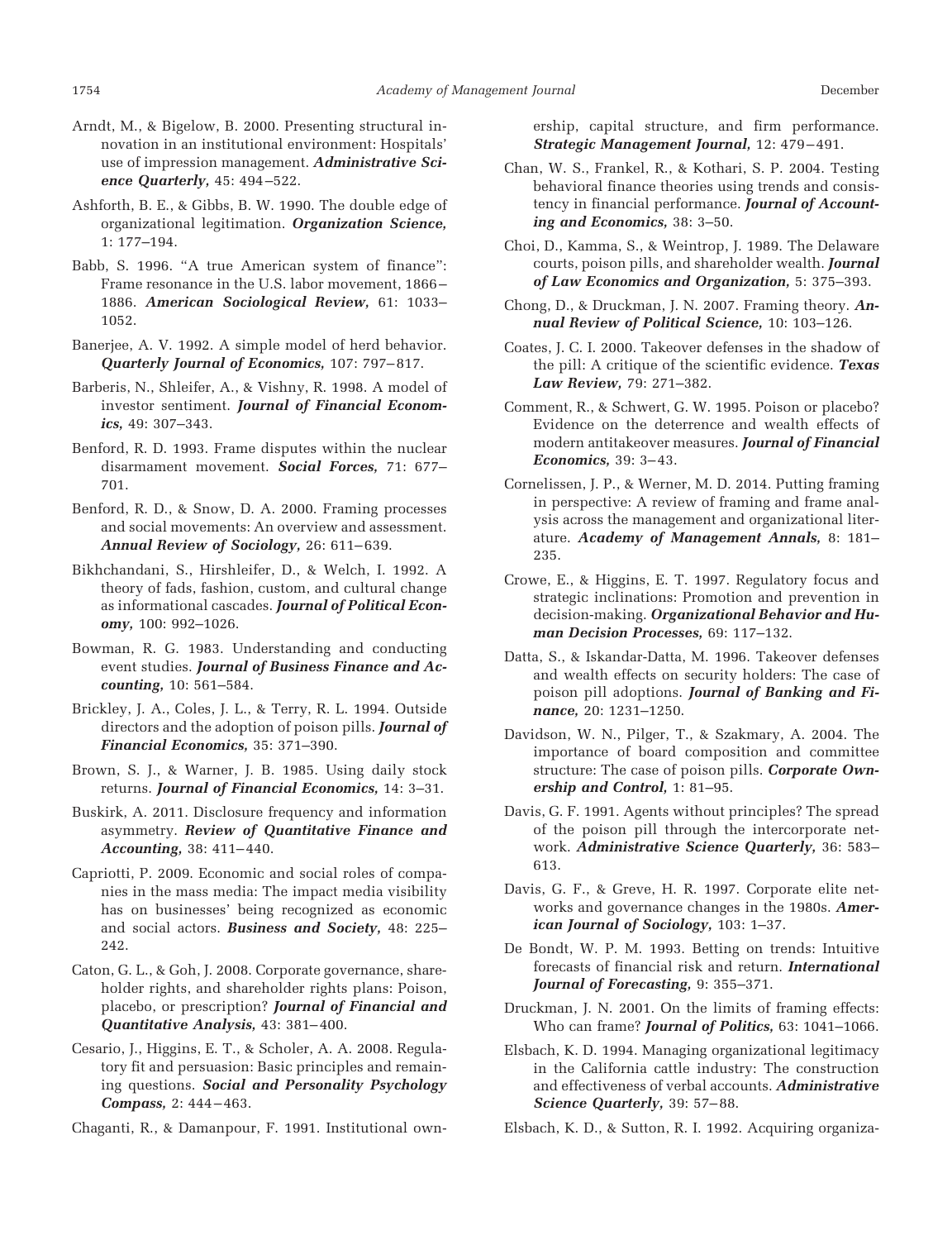tional legitimacy through illegitimate actions: A marriage of institutional and impression management theories. *Academy of Management Journal,* 35: 699–738.

- Elsbach, K. D., Sutton, R. I., & Principe, K. E. 1998. Averting expected challenges through anticipatory impression management: A study of hospital billing. *Organization Science,* 9: 68–86.
- Entman, R. M. 1993. Framing: Toward clarification of a fractured paradigm. *Journal of Communication,* 43: 51–58.
- Fama, E. F. 1970. Efficient capital markets: A review of theory and empirical work. *Journal of Finance,* 25: 383–417.
- Fama, E. F., & Jensen, M. C. 1983. Separation of ownership and control. *Journal of Law and Economics,* 26: 301–325.
- Fiss, P. C., Kennedy, M. T., & Davis, G. F. 2012. How golden parachutes unfolded: Diffusion and variation of a controversial practice. *Organization Science,* 23: 1077–1099.
- Fiss, P. C., & Zajac, E. J. 2004. The diffusion of ideas over contested terrain: The (non)adoption of a shareholder value orientation among German firms. *Administrative Science Quarterly,* 49: 501–534.
- Fiss, P. C., & Zajac, E. J. 2006. The symbolic management of strategic change: Sensegiving via framing and decoupling. *Academy of Management Journal,* 49: 1173–1193.
- Francis, J., Huang, A. H., Rajgopal, S., & Zang, A. Y. 2008. CEO reputation and earnings quality. *Contemporary Accounting Research,* 25: 109–147.
- Friedland, R., & Alford, R. R. 1991. Bringing society back in: Symbols, practices, and institutional contradictions. In W. W. Powell & P. J. DiMaggio (Eds.), *The new institutionalism in organizational analysis:* 232–263. Chicago: University of Chicago Press.
- Gamson, W. A., Croteau, D., Hoynes, W., & Sasson, T. 1992. Media images and the social construction of reality. *Annual Review of Sociology,* 18: 373–393.
- Garrett, D. E., Bradford, J. L., Meyers, R. A., & Becker, J. 1989. Issues management and organizational accounts: An analysis of corporate responses to accusations of unethical business practices. *Journal of Business Ethics,* 8: 507–520.
- George, E., Chattopadhyay, P., Sitkin, S. B., & Barden, J. 2006. Cognitive underpinnings of institutional persistence and change: A framing perspective. *Academy of Management Review,* 31: 347–365.
- Giacalone, R. A., & Rosenfeld, P. 1989. *Impression management in the organization.* Hillsdale, NJ: Lawrence Erlbaum.
- Giacalone, R. A., & Rosenfeld, P. 1991. *Applied impression management: How image-making affects managerial decisions.* Newbury Park, CA: Sage.
- Ginzel, L., Kramer, R., & Sutton, R. 1993. Organizational impression management as a reciprocal influence process: The neglected role of the organizational audience. *Research in Organizational Behavior,* 15: 227–266.
- Gioia, D. A., & Chittipeddi, K. 1991. Sensemaking and sensegiving in strategic change initiation. *Strategic Management Journal,* 12: 433–448.
- Glegg, C., & Madura, J. 2008. Valuation effects from implementing shareholder-friendly poison pill provisions. *International Journal of Corporate Governance,* 1: 207–225.
- Goffman, E. 1974. *Frame analysis: An essay on the organization of experience.* Cambridge, MA: Harvard University Press.
- Grossman, S. J., & Hart, O. D. 1980. Takeover bids, the free-rider problem, and the theory of the corporation. *Bell Journal of Economics,* 11: 42–64.
- Hallahan, K. 1999. Seven models of framing: Implications for public relations. *Journal of Public Relations Research,* 11: 205–242.
- Hawkins, S. A., & Hoch, S. J. 1992. Low-involvement learning: Memory without evaluation. *Journal of Consumer Research,* 19: 212–216.
- He, W., & Shen, J. 2010. Investor extrapolation and expected returns. *Journal of Behavioral Finance,* 11: 150–160.
- Heckman, J. J. 1979. Sample selection bias as a specification error. *Econometrica,* 47: 153–161.
- Higgins, E. T. 1997. Beyond pleasure and pain. *American Psychologist,* 52: 1280–1300.
- Higgins, E. T. 1998. Promotion and prevention: Regulatory focus as a motivational principle. *Advances in Experimental Social Psychology,* 30: 1–46.
- Higgins, E. T. 2000. Making a good decision: Value from fit. *American Psychologist,* 55: 1217–1230.
- Higgins, E. T. 2005. Value from regulatory fit. *Current Directions in Psychological Science,* 14: 209–213.
- Higgins, R. B., & Bannister, B. D. 1992. How corporate communication of strategy affects share price. *Long Range Planning,* 25: 27–35.
- Hong, H., & Stein, J. C. 2002. A unified theory of underreaction, momentum trading, and overreaction in asset markets. *Journal of Finance,* 54: 2143–2184.
- Hovland, C. I., & Weiss, W. 1951. The influence of source credibility on communication effectiveness. *Public Opinion Quarterly,* 15: 635–650.
- Idson, L. C., Liberman, N., & Higgins, E. T. 2000. Distin-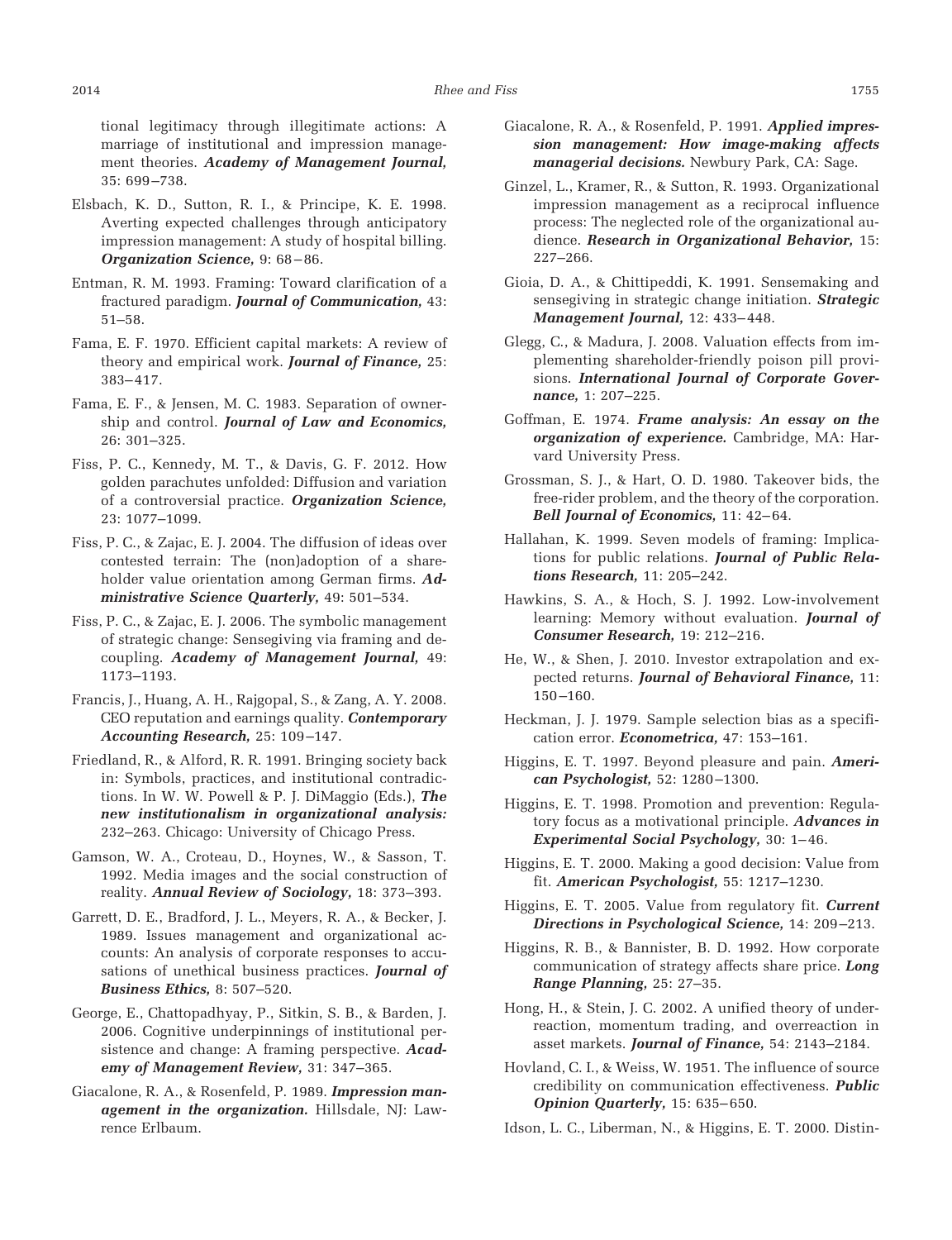guishing gains from nonlosses and losses from nongains: A regulatory focus perspective on hedonic intensity. *Journal of Experimental Social Psychology,* 36: 252–274.

- Johnson, D. J., & Meade, N. L. 1996. Shareholder wealth effects of poison pills in the presence of anti-takeover amendments. *Journal of Applied Business Research,* 12: 10–19.
- Johnson, W. B., Young, S. M., & Welker, M. 1993. Managerial reputation and the informativeness of accounting and market measures of performance. *Contemporary Accounting Research,* 10: 305–332.
- Kahneman, D., & Tversky, A. 1979. Prospect theory: An analysis of decision under risk. *Econometrica,* 47: 263–291.
- Kennedy, M. T., & Fiss, P. C. 2009. Institutionalization, framing, and diffusion: The logic of TQM adoption and implementation decisions among U.S. hospitals. *Academy of Management Journal,* 52: 897–918.
- Kesner, I. F., & Johnson, R. B. 1990. An investigation of the relationship between board composition and stockholder suits. *Strategic Management Journal,* 11: 327–336.
- Lamertz, K., & Baum, J. 1998. The legitimacy of organizational downsizing in Canada: An analysis of explanatory media accounts. *Canadian Journal of Administrative Sciences,* 15: 93–107.
- Lee, P. M. 2001. What's in a name.com? The effects of ".com" name changes on stock prices and trading activity. *Strategic Management Journal,* 22: 793– 804.
- Liberman, N., Idson, L. C., & Higgins, E. T. 2005. Predicting the intensity of losses vs. non-gains and nonlosses vs. gains in judging fairness and value: A test of the loss aversion explanation. *Journal of Experimental Social Psychology,* 41: 527–534.
- Lok, J. 2010. Institutional logics as identity projects. *Academy of Management Journal,* 53: 1305–1335.
- Lounsbury, M. 2007. A tale of two cities: Competing logics and practice variation in the professionalizing of mutual funds. *Academy of Management Journal,* 50: 289–307.
- Lupia, A. 2000. Who can persuade whom? Implications from the nexus of psychology and rational choice theory. In J. H. Kuklinski & J. H. Kuklinski (Eds.), *Thinking about political psychology:* 51–88. Cambridge: Cambridge University Press.
- Mahoney, J. M., & Mahoney, J. T. 1993. An empirical investigation of the effect of corporate charter antitakeover amendments on stockholder wealth. *Strategic Management Journal,* 14: 17–31.
- Mahoney, J. M., Sundaramurthy, C., & Mahoney, J. T. 1996. The differential impact on stockholder wealth

of various antitakeover provisions. *Managerial and Decision Economics,* 17: 531–549.

- Malatesta, P. H., & Walkling, R. A. 1988. Poison pill securities: Stockholder wealth, profitability, and ownership structure. *Journal of Financial Economics,* 20: 347–376.
- Manne, H. G. 1965. Mergers and the market for corporate control. *Journal of Political Economy,* 73: 110–120.
- McCammon, H. J., Muse, C. S., Newman, H. D., & Terrell, T. M. 2007. Movement framing and discursive opportunity structures: The political successes of the U.S. women's jury movements. *American Sociological Review,* 72: 725–749.
- McGuire, W. J. 1985. Attitudes and attitude change. In G. Lindzey & E. Aronson (Eds.), *Handbook of social psychology:* 233–346. New York: Random House.
- McWilliams, A., & Siegel, D. 1997. Event studies in management research: Theoretical and empirical issues. *Academy of Management Journal,* 40: 626–657.
- Mercer, M. 2004. How do investors assess the credibility of management disclosures? *Accounting Horizons,* 18: 185–196.
- Monga, A., & Zhu, R. 2004. What makes you happier: A nonloss or a gain? The moderating role of regulatory focus. *Advances in Consumer Research,* 31: 33–34.
- Nelson, T. E., Oxley, Z. M., & Clawson, R. A. 1997. Toward a psychology of framing effects. *Political Behavior,* 19: 221–246.
- Nguyen, B. D. 2009. *Is more news good news? Media coverage of CEOs, firm value, and rent extraction*. Social Science Research Network Working Papers Series No. 800746. Rochester, NY: Social Science Electronic Publishing.
- Nofsinger, J. R. 2001. The impact of public information on investors. *Journal of Banking and Finance,* 25: 1339–1366.
- Ozcan, S., & Overby, M. L. 2008. A cognitive model of stock market reactions to multi-firm alliance announcements. *Strategic Organization,* 6: 435–469.
- Peng, M. W. 2004. Outside directors and firm performance during institutional transitions. *Strategic Management Journal,* 25: 453–471.
- Persons, J. C., & Warther, V. A. 1997. Boom and bust patterns in the adoption of financial innovations. *Review of Financial Studies,* 10: 939–967.
- Pfarrer, M. D., Pollock, T. G., & Rindova, V. P. 2010. A tale of two assets: The effects of firm reputation and celebrity on earnings surprises and investors' reactions. *Academy of Management Journal,* 53: 1131– 1152.
- Pfeffer, J. 1981. Management as symbolic action: The creation and maintenance of organizational para-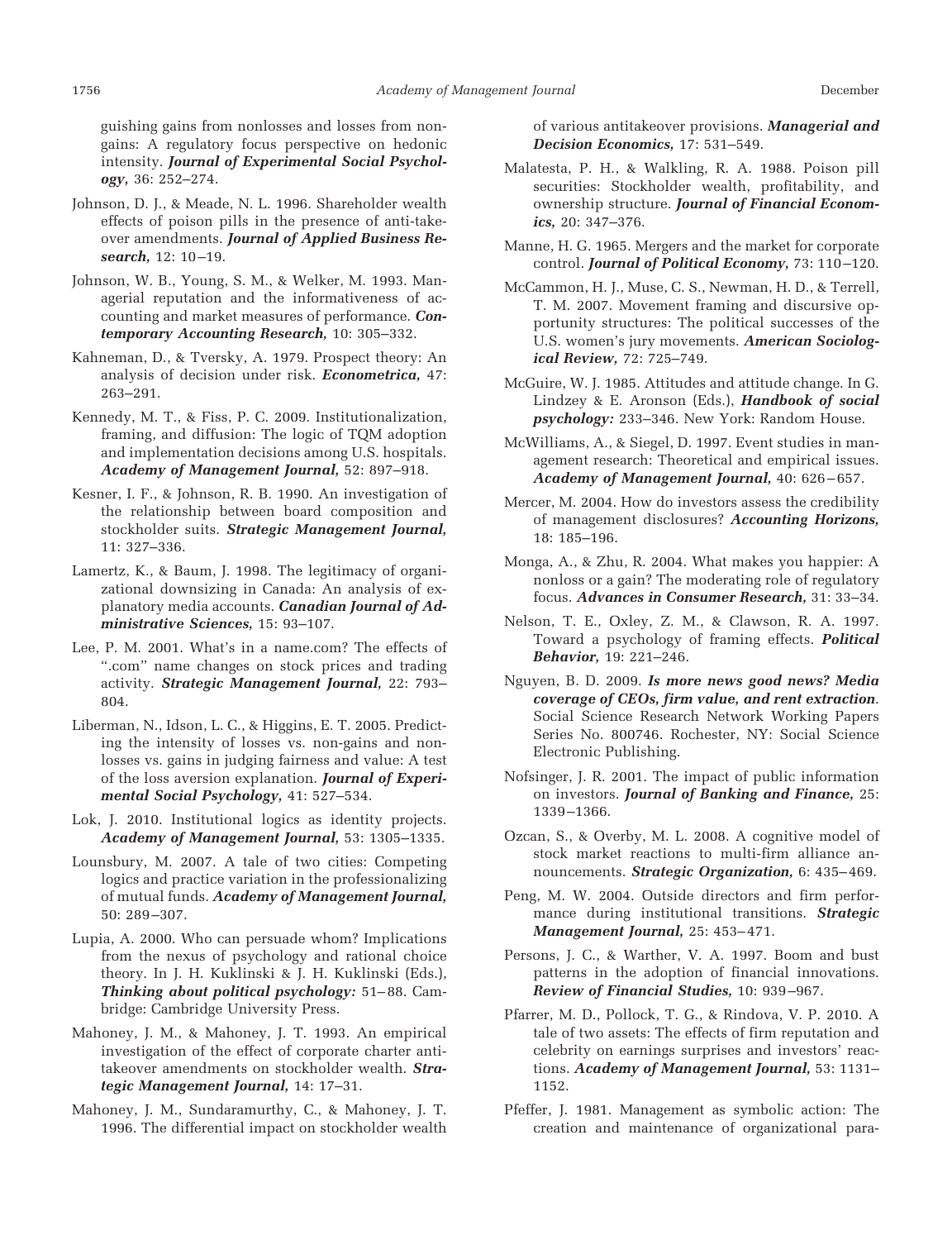digms. *Research in Organizational Behavior,* 3: 1–52.

- Polletta, F., & Ho, M. K. 2006. Frames and their consequences. In R. E. Goodin & C. Tilly (Eds.), *Oxford handbook of contextual political studies:* 187–207: Oxford: Oxford University Press.
- Pollock, T. G., & Rindova, V. P. 2003. Media legitimation effects in the market for initial public offerings. *Academy of Management Journal,* 46: 631–642.
- Pollock, T. G., Rindova, V. P., & Maggitti, P. G. 2008. Market watch: Information and availability cascades among the media and investors in the U.S. IPO market. *Academy of Management Journal,* 51: 335– 358.
- Pornpitakpan, C. 2004. The persuasiveness of source credibility: A critical review of five decades' evidence. *Journal of Applied Social Psychology,* 34: 243–281.
- Rajgopal, S., Shevlin, T., & Zamora, V. 2006. CEOs' outside employment opportunities and the lack of relative performance evaluation in compensation contracts. *Journal of Finance,* 61: 1813–1844.
- Rao, H., Greve, H. R., & Davis, G. F. 2001. Fool's gold: Social proof in the initiation and abandonment of coverage by Wall Street analysts. *Administrative Science Quarterly,* 46: 502–526.
- Rechner, P. L., & Dalton, D. R. 1991. CEO duality and organizational performance: A longitudinal analysis. *Strategic Management Journal,* 12: 155–160.
- Rindova, V. P., Petkova, A. P., & Kotha, S. 2007. Standing out: How new firms in emerging markets build reputation. *Strategic Organization,* 5: 31–70.
- Rindova, V. P., Williamson, I. O., Petkova, A. P., & Sever, J. M. 2005. Being good or being known: An empirical examination of the dimensions, antecedents, and consequences of organizational reputation. *Academy of Management Journal,* 48: 1033–1049.
- Ruth, J. A., & York, A. 2004. Framing information to enhance corporate reputation: The impact of message source, information type, and reference point. *Journal of Business Research,* 57: 14–20.
- Ryngaert, M. 1988. The effect of poison pill securities on shareholder wealth. *Journal of Financial Economics,* 20: 377–417.
- Sacchi, S., & Stanca, L. 2014. Asymmetric perception of gains versus non-losses and losses versus non-gains: The causal role of regulatory focus. *Journal of Behavioral Decision Making,* 27: 48–56.
- Salancik, G. R., & Meindl, J. R. 1984. Corporate attributions as strategic illusions of management control. *Administrative Science Quarterly,* 29: 238–254.

Scherer, F. M. 1988. Corporate takeovers: The efficiency

arguments. *Journal of Economic Perspectives,* 2: 69–82.

- Scheufele, D. A. 1999. Framing as a theory of media effects. *Journal of Communication,* 49: 103–122.
- Schijven, M. & Hitt, M. A. 2012. The vicarious wisdom of crowds: Toward a behavioral perspective on investor reactions to acquisition announcements. *Strategic Management Journal,* 33: 1247–1268.
- Scott, M. B., & Lyman, S. M. 1968. Accounts. *American Sociological Review,* 33: 46–62.
- Shah, J., Higgins, E. T., & Friedman, R. S. 1998. Performance incentives and means: How regulatory focus influences goal attainment. *Journal of Personality and Social Psychology,* 74: 285–293.
- Siegel, P. A., & Brockner, J. 2005. Individual and organizational consequences of CEO claimed handicapping: What's good for the CEO may not be so good for the firm. *Organizational Behavior and Human Decision Processes,* 96: 1–22.
- Sillince, J., & Mueller, F. 2007. Switching strategic perspective: The reframing of accounts of responsibility. *Organization Studies,* 28: 155–176.
- Snow, D. A., & Benford, R. D. 1992. Master frames and cycles of protest. In A. D. Morris & C. M. Mueller (Eds.), *Frontiers in social movement theory:* 133– 155. New Haven, CT: Yale University Press.
- Snow, D. A., Rochford, E. B., Worden, S. K., & Benford, R. D. 1986. Frame alignment processes, micromobilization, and movement participation. *American Sociological Review,* 51: 464–481.
- Staw, B. M., McKechnie, P. I., & Puffer, S. M. 1983. The justification of organizational performance. *Administrative Science Quarterly,* 28: 582–600.
- Stein, J. C. 1988. Takeover threats and managerial myopia. *Journal of Political Economy,* 96: 61–80.
- Steinberg, M. W. 1998. Tilting the frame: Considerations on collective action framing from a discursive turn. *Theory and Society,* 27: 845–872.
- Sundaramurthy, C. 2000. Antitakeover provisions and shareholder value implications: A review and a contingency framework. *Journal of Management,* 26: 1005–1030.
- Sundaramurthy, C., Mahoney, J. M., & Mahoney, J. T. 1997. Board structure, antitakeover provisions, and stockholder wealth. *Strategic Management Journal,* 18: 231–245.
- Tetlock, P. C. 2007. Giving content to investor sentiment: The role of media in the stock market. *Journal of Finance,* 62: 1139–1168.
- Tetlock, P. C., Saar-Tsechansky, M., & Macskassy, S. 2008. More than words: Quantifying language to